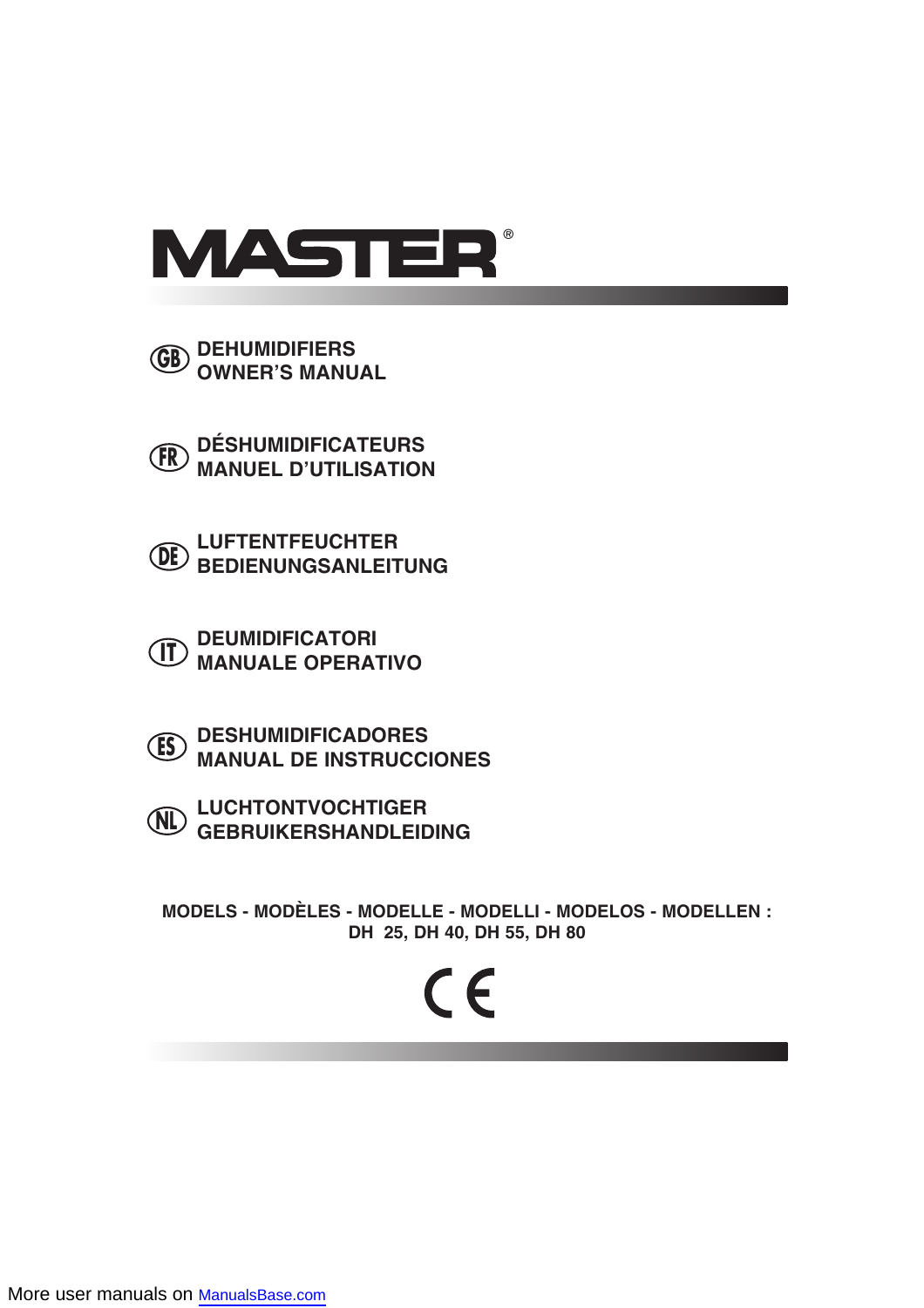*CONTROL BOARD* TABLEAU DE COMMANDE KONTROLLTAFEL QUADRO COMANDI TABLEO DE MANDOS BEDIENINGSPANEEL

# **CONTROL BOARD - TABLEAU DE COMMANDE - KONTROLLTAFEL QUADRO COMANDI - TABLEO DE MANDOS - BEDIENINGSPANEEL**



(Niet in DH 80)

 $\overline{2}$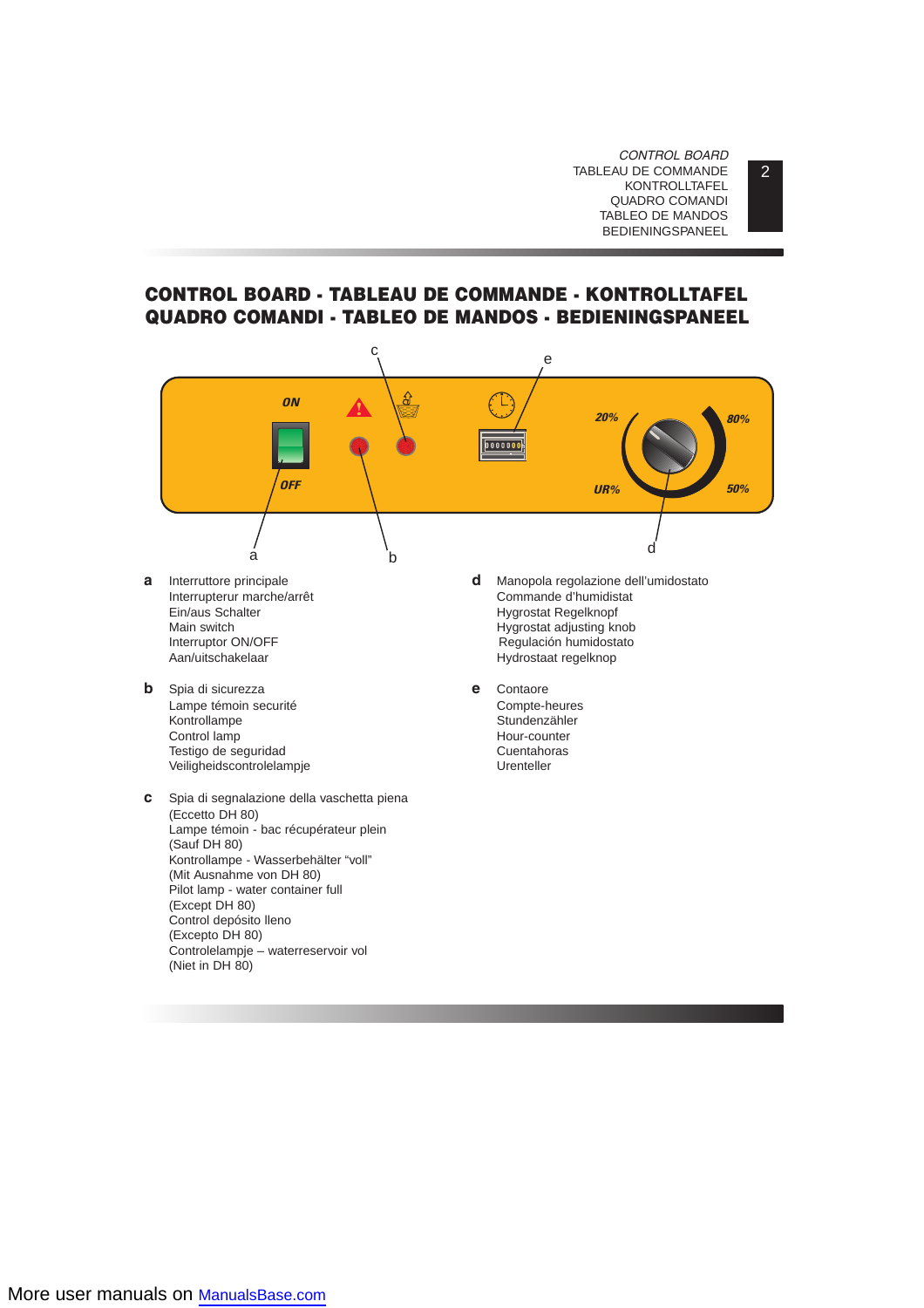

# **CE DECLARATION OF CONFORMITY DÉCLARATION DE CONFORMITÉ CE KONFORMITÄTSERKLÄRUNG DICHIARAZIONE DI CONFORMITÀ CE DECLARACIÓN DE CONFORMIDAD CE CE CONFORMITEITSVERKLARING**

PRODUCER/PRODUCTER/HERSTELLER/PRODUTTORE/PRODUCTOR/PRODUCENT:

DESA Europe BV 3364 DA Sliedrecht The Netherlands 3364 Tel. +31-10-4376666 Fax +31-10-4150910 Internet: www.desaeurope.com e-mail: info@desaeurope.com

portable forced air heaters, models: appareils de chauffage à air forcé, modèles: Mobile Hochdruck-Heißluftgeneratoren, Modelle: riscaldatori mobili ad aria forzata, modelli: calentadores móviles de aire forzata, modelos: draagbare hoge druk verwarmingstoestellen, modellen: DH 25, DH 40, DH 55, DH 80

It is hereby declared that these models conform to the essential safety requirements laid down by Machines Directive 89/392, including the modifications introduced by Directives 91/368, 93/44, 93/68, 98/37 and by directives 89/336, 92/31, 73/23.

All the models listed conform to these requirements.

Nous déclarons que ces modèles sont conformes aux conditions essentielles de qualité indiquées dans la Directive Machines 89/392, y compris les variantes introduites par les Directives 91/368, 93/44, 93/68, 98/37 et par les Directives 89/336, 92/31, 73/23. Nous déclarons que tous les modèles listés sont conformes.

Der Hersteller erklärt, dass die angegebenen Modelle den grundlegenden Sicherheitsanforderungen gemäß EG-Maschinenrichtlinie 89/392, einschließlich der mit den Richtlinien 91/368, 93/44, 93/68, 98/37 und von den Richtlinien 89/336, 92/31, 73/23 eingeführten Änderungen, genügen.

Wir erklären alle aufgelisteten Modelle für konform.

Si dichiara che questi modelli sono conformi ai requisiti essenziali di sicurezza indicati dalla Direttiva Macchine 89/392 comprese le varianti introdotte con le Direttive 91/368, 93/44, 93/68, 98/37 e dalle Direttive 89/336, 92/31, 73/23. Dichiariamo conformi tutti i modeli elencati.

Se declara que estos modelos responden a los requisitos fundamentales de seguridad indicados por la Directiva Máquinas 89/392 incluidas las variantes introducidas con las Directivas 91/368, 93/44, 93/68, 98/37 y con las Directivas 89/336, 92/31, 73/23.

Se declaran conformes todos los modelos a continuación.

Bij deze wordt verklaard dat deze modellen conform de veiligheidseisen zijn van de Machine Richtlijnen 89/392, inclusief de veranderingen aangebracht in de Richtlijnen 91/368, 93/44, 93/68, alsook in de Richtlijnen 89/336, 92/31, 73/2. Alle genoemde modellen zijn conform deze vereisten.

Company DESA Europe B.V. Name Augusto Millan<br>Position Contract Contract Contract Augusto Millan<br>Technical Mana **Technical Manager** 

Sliedrecht, 15-04-2003

Date and place Signature<br>Sliedrecht, 15-04-2003<br> $\frac{1}{\sqrt{2\pi}}\int_{\sqrt{2\pi}}$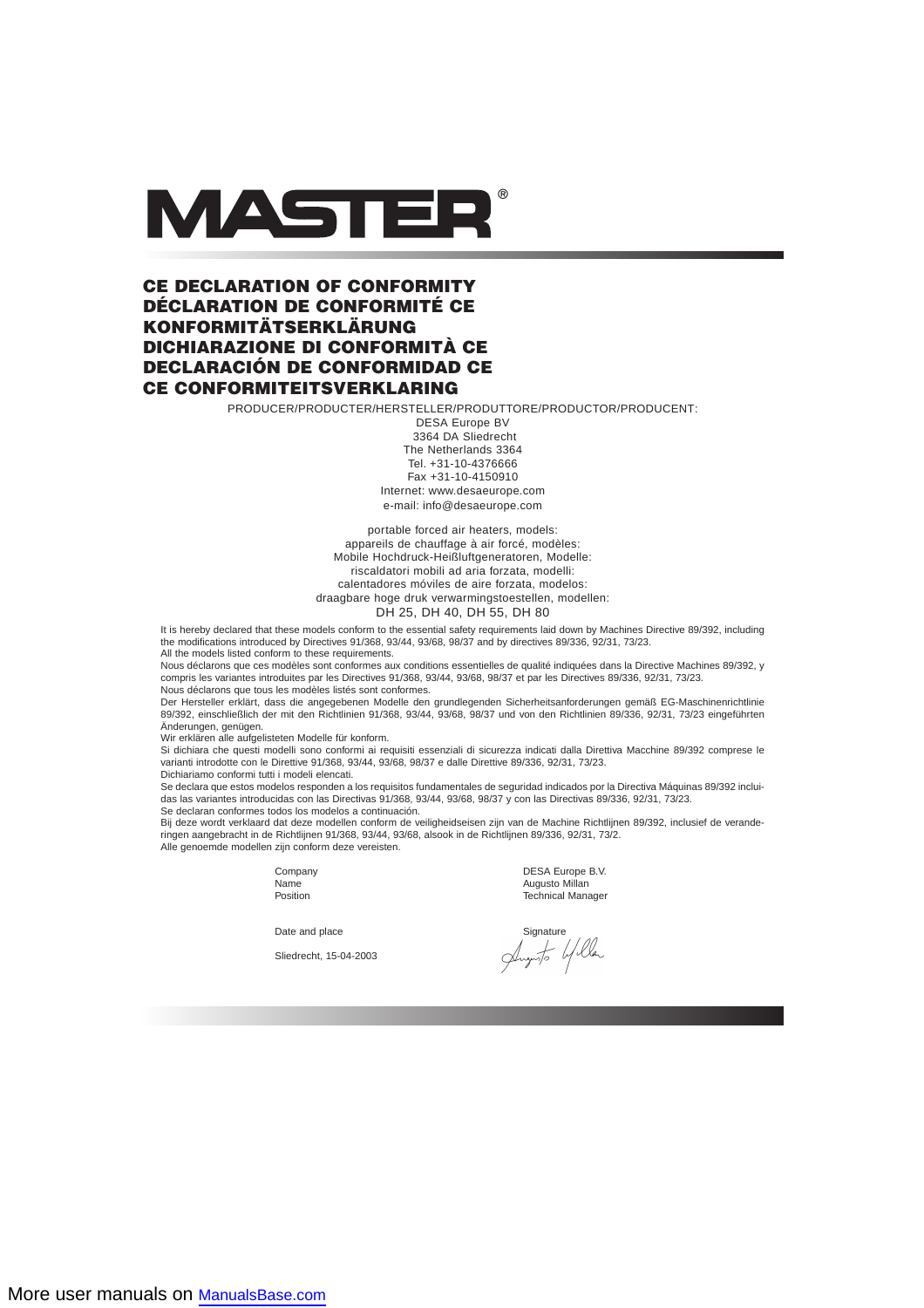# **DESCRIPTION**

DH dehumidifiers have been designed for use in places which have to be dried quickly or where an uncontrolled rise in levels of relative humidity cannot be permitted.

DH dehumidifiers reduce the relative water vapour condensation level in the air.

As you can see in figure 1, each unit has a refrigeration circuit and a fan.The air which is drawn in by the fan (3) passes through the filter (5) and strikes the cold walls of the evaporator (6) where it cools to a temperature which is slightly below condensation point. Some of the vapour condenses and is collected in the water tank (9). Then the air passes through the condenser  $(4)$  and is heated to a temperature which is slightly higher than room temperature.



Fig. 1 How the unit works:1. Air-tight compressor. 2. Control device 3. Helical fan 4. Condenser 5. Air filter 6. Evaporator 7. Tube fitting 8. Float 9. Water tank (Except DH 80).

Best results are obtained at relative humidity levels of between 40% and 100% and at temperatures that range from 3° to 40°.

A humidistat automatically controls the unit, turning it on and off when the desired level has been attained. The electronic control device (2) automatically starts and stops the defrosting process in accordance with the workings of the unit. In case of overheating due to malfunction or if the unit has been used in a place where the temperature exceeds the maximum permitted limit of 40°C, the control device automatically blocks the unit, the fan and compressor stop and the control lamp (b) lights up.

**WARNING: If room temperature is lower than the minimum permitted value (3°C) the dehumidifier doesn't work and the control lamp (b) flashes.**

#### A **WARNING: The mains supply to the heater (230V, monophase, 50 Hz) must be earthed and have a magneto-thermal switch with differential.**

The dehumidifier should preferably be placed in the middle of the space where it will operate so that the intake and expulsion of air will not be hindered. It should be at least 20-30 cm

from any wall. It should not be placed next to sources of heat such as radiators, stoves or other heat outlets. It should not be placed near doors or openings. When the dehumidifier is working all doors and windows must be shut.

**A** WARNING: Cloths or coverings of any kind **must not be placed on the dehumidifier when it is working.**

If necessary, the water tank can be removed and the water drained off directly by attaching a rubber tube to the tube fitting (7).

# **INSTRUCTIONS FOR USE TURNING ON**

**WARNING: The dehumidifier must be used, stocked and, for DH 25, transported in a vertical position. Should this not be the case, the machine will not function properly.**

To turn on the unit proceed as follows:

• Turn the hydrostat adjusting knob clockwise to 20%.

• Turn ON the green switch (a) -position "1". The fan and compressor start and the switch lights up.

• Turn the hydrostat adjusting knob (d) anti-clockwise to the desired relative humidity level.

**WARNING: The dehumidifier is provided with an automatic security device which starts the compressor just 1 minute after the switch (a) is on.**

#### **TURNING OFF**

Turn OFF the green switch (a)-position "0".

**WARNING: If room temperature is lower than the minimum permitted value (3°C) the dehumidifier doesn't work and the control lamp (b) flashes.**

#### **THE WATER TANK (EXCEPT DH 80)**

When the water tank is full the unit stops immediately and the pilot lamp (c) comes on. The tank must be emptied before the unit can start working again.

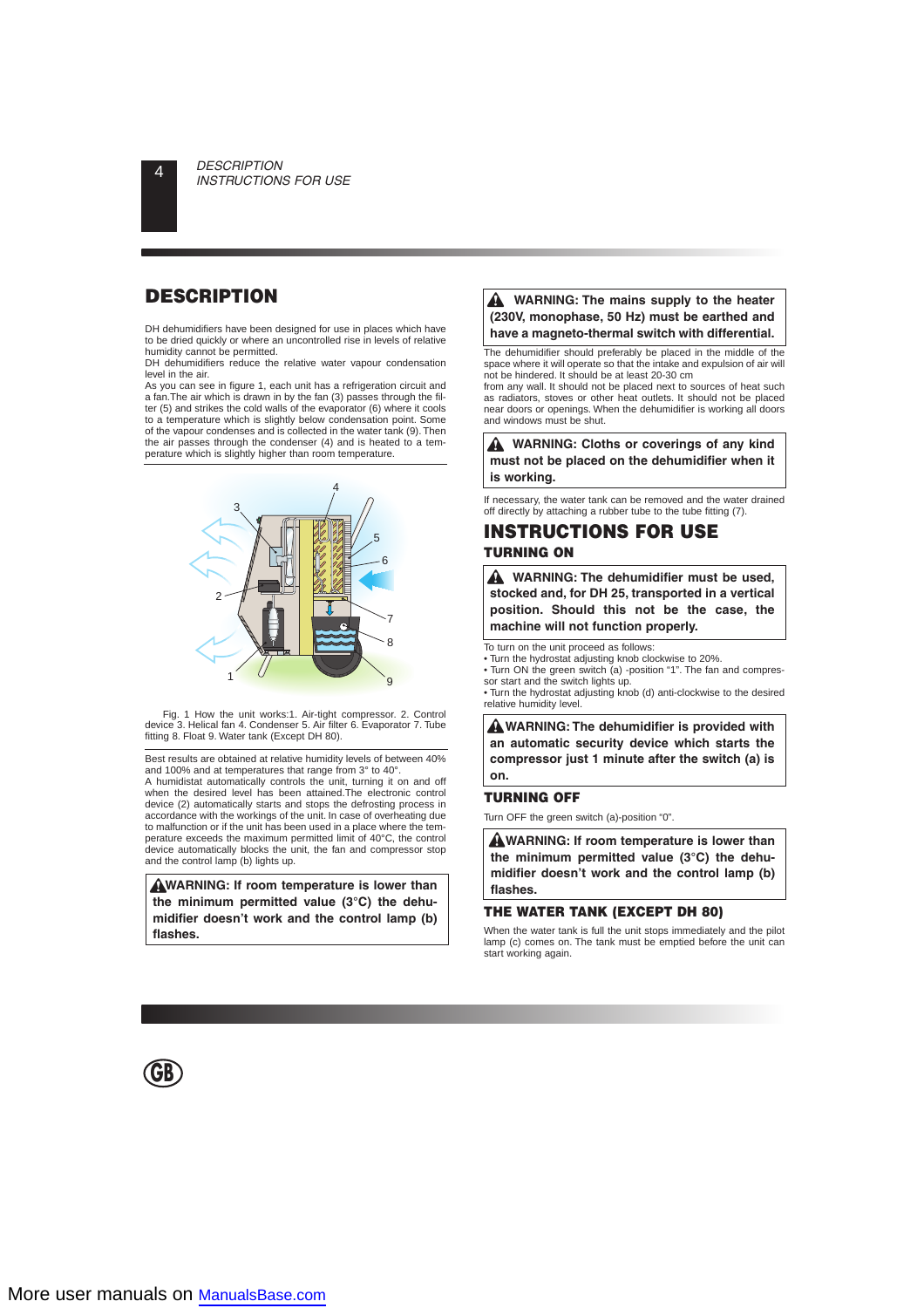**WARNING: Before taking out the water tank, turn OFF the main switch and take out the plug.**

**WARNING: After emptying , put the water tank very carefully back in its bay so as not to damage or interfere with the switch which is connected to the float.**

# **MAINTENANCE**

**WARNING: Before any maintenance operation turn OFF the main switch and take out the plug.**

To work efficiently the air filter and the internal parts of the humidifier must be cleaned periodically. To clean the air filter apply com-

pressed air or wash with tepid soapy water. To gain access to the internal parts unscrew the external casing panels. The internal parts must be cleaned with an aspirator. Take special care when cleaning the condenser's and evaporator's ribbed batteries and the fan blades.

# **TRANSPORT AND MOVEMENT**

**WARNING: Before moving a unit turn OFF the main switch and take out the plug.**

The dehumidifier must not be transported in a horizontal position. Having wound up the electrical cable, wheel the unit. must be tilted as illustrated in Fig. 2.



Fig. 2

To move the unit up or down a stairs or steep incline proceed as illustrated in Fig. 3



# There is a pressurized refrigerant, R407C, in the refrigeration circuit **DISMANTLING AND DISPOSAL**

and oil in the compressor. For this reason, when a unit has come to the end of its working life, it must not be dumped. It must be distmantled and the various parts can be recycled and/or scrapped. Refrigerants cannot be dumped. In order to extract R407C you need:

1. A pliers like the one in Fig. 4.

#### **WARNING: The following operations must be carried out by qualified personnel.**

- 2. Motorcondenser
- 3. Pressurized vessel



Fig. 4

Proceed as follows: • Connect the pressurized vessel to the motorcondenser, and the motorcondenser to the pliers.

• Punch a hole in the compressor's exit tube and leave the pliers in position.

• Open both motorcondenser taps, turn it on and empty the refrigeration circuit.

• Stop the motorcondenser and close both taps. Then close the tap on the pressurised vessel.

• Remove the pliers.

• If the pressurized vessel is full it should be given to a company that specializes in the disposal of waste fluids.

The welded joints on the compressor's entry and exit tubes should be elimimated and lock bolts removed. Then drill a hole in the underside of the chassis, and pour the mineral oil into a vessel which should be delivered to a company that specializes in the recycling and disposal of oil.

The remaining metal parts which contain copper, aluminium and steel can be recycled or scrapped.

Fig. 3

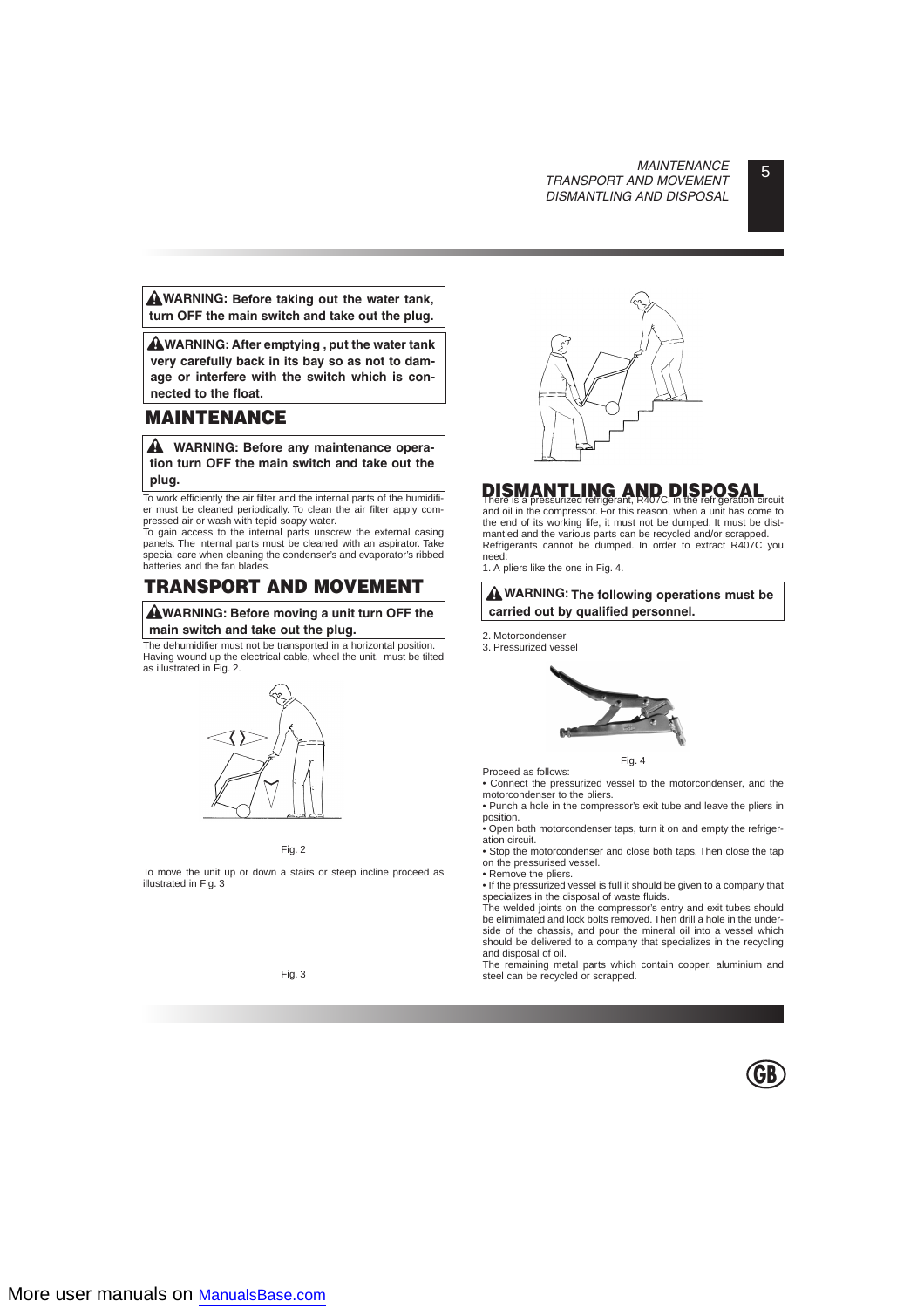# **OBSERVED FAULT, POSSIBLE CAUSES AND REMEDIES**

| <b>PROBLEM</b><br><b>CAUSE</b>                                                                                |                                                            | <b>REMEDY</b>                                                                                                                                |  |  |
|---------------------------------------------------------------------------------------------------------------|------------------------------------------------------------|----------------------------------------------------------------------------------------------------------------------------------------------|--|--|
|                                                                                                               | 1 No electricity                                           | 1a Check that the the switch is working and that it<br>is ON                                                                                 |  |  |
| The unit won't start                                                                                          |                                                            | 1b Check mains caracteristics (220V, $1 \sim$ , 50 Hz)                                                                                       |  |  |
|                                                                                                               | 2 Humidistat not set correctly                             | 2 Set the humidistat at a relative humidity level<br>which is lower than the room humidity level                                             |  |  |
|                                                                                                               | 3 Water tank full (pilot light "c"on)                      | 3 Empty the water tank.                                                                                                                      |  |  |
|                                                                                                               | 1 Air flow not sufficient                                  | 1a Check that nothing is blocking intake and<br>expulsion of air                                                                             |  |  |
| The ventilator and compressor are<br>working but neither water nor ice form on<br>the walls of the evaporator |                                                            | 1b Check that there aren't any deposits or<br>incrustation on the filter or on the ribbed batteries<br>of the condenser or of the evaporator |  |  |
|                                                                                                               | 2 Room temperature and relative humidity<br>level too low. | 2 Check that the temperature is between 0° and<br>40° and that relative humidity is between 40%                                              |  |  |
|                                                                                                               | 3 Refrigeration circuit not working correctly              | 3 Call an Authorised Service Technician                                                                                                      |  |  |
| The unit stops and the pilot lamp (c)<br>comes on                                                             | 1 Water tank full                                          | 1 Empty the water tank                                                                                                                       |  |  |
|                                                                                                               | 1 Air flow obstructed                                      | 1 Remove obstacles to air flow and start unit<br>again                                                                                       |  |  |
| The unit stops and the control lamp (b)<br>comes on (the condenser's ribbed<br>battery has over heated)       | 2 Air temperature above 40 °C                              | 2 Only use unit when temperature drops below<br>$40^{\circ}$ C                                                                               |  |  |
|                                                                                                               | 3 Fan motor broken                                         | 3 Call an Authorized Service Technician                                                                                                      |  |  |
|                                                                                                               | 4 Refrigeration circuit not working correctly              | 4 Call an Authorized Service Technician                                                                                                      |  |  |
| The unit stops and the control lamp (b)<br>flashes                                                            | 1 Temperature lower than 3°C                               | 1 Move the dehumidifier in a place where<br>temperature is 3°C                                                                               |  |  |

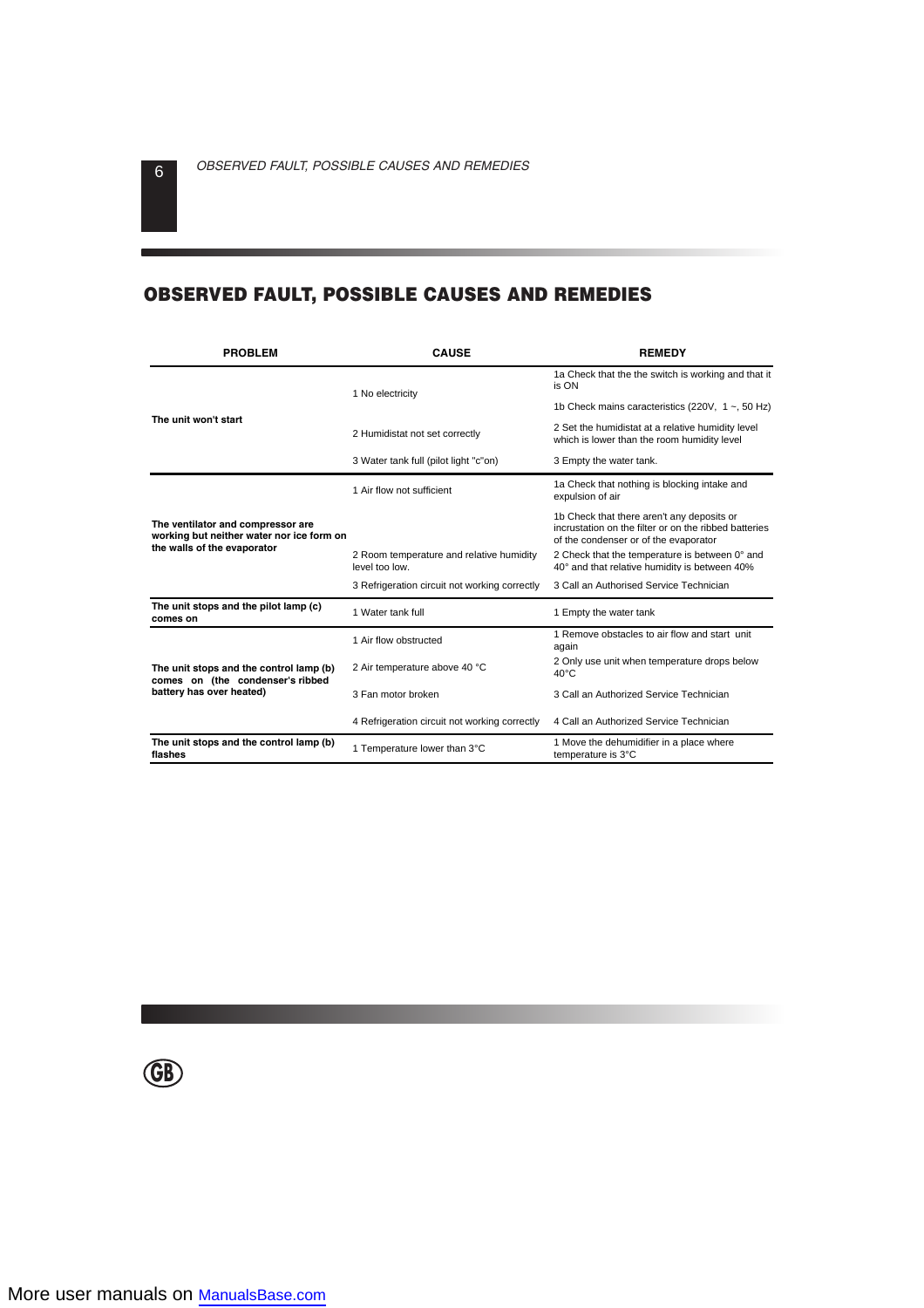# **DESCRIPTION**

Les deshumidificateurs de la série DH sont destinés au traitement de locaux et milieux qui doivent être rapidement séchés ou qui ne tolèrent pas une augmentation incontrôlée des valeurs de l'humidité relative.

Avec les déshumidificateurs de la série DH, constitués par un circuit frigorifique et d'un ventilateur, on réduit la valeur de l'humidité relative par condensation de la vapeur d'eau contenue dans l'air.

Sur la fig 1 il y a le schéma fonctionnel de la machine. L'air aspiré par le ventilateur (3) traverse le filtre (5) et rase les froides parois de l'évaporateur (6) en se refroidissant à une température inférieure au point de condensation; une partie de la vapeur se condense et se dépose dans le réservoir (9). Successivement l'air passe à travers le condensateur (4) et est réchauffé à une température légèrement supérieure à celle du milieu.



Fig 1. Schéma fonctionnel: 1. Compresseur hermétique; 2. Appareillage de contrôle; 3. Ventilateur Hélicoïdal; 4. Condensateur; 5. Filtre de l'air; 6. Evaporateur; 7. Raccord de décharge; 8. Flottant; 9. Réservoir de l'eau (Sauf DH 80).

Les caractéristiques de la construction garantissent un fonctionnement plus efficace et sûr avec des valeurs d'humidité relative de 40% à 100% et des valeurs de température de 3 °C à 40 °C.

Le fonctionnement du déshumidificateur est contrôlé par un humidistat qui en commande l'allumage et l'extinction au moment où la valeur de seuil préselectionné est atteinte. L'appareillage même provoque le bloc de la machine (ventilateur et compresseur s'arrêtent alors que la lampe témoin (b) s'allume) quand il y a un surchauffage à cause d'une panne ou à cause d'une utilisation dans des milieux ayant des températures supérieures aux températures indiquées (Tmax=40 °C).

**ATTENTION: Si la température ambiante est inférieure à la valeur minima consentie (3°C) le déshumidificateur ne marche pas et la lampe témoin (b) clignote.**

# **INSTRUCTION POUR L'INSTALLATION**

**A** ATTENTION: La ligne électrique d'alimenta**tion du générateur (230V, monophase, 50 hertz) doit être pourvue d'une mise à terre et d'un interrupteur magnéto-thermique avec différentiel.**

Le déshumidificateur doit être installé, si possible, au centre du local qui doit être déshumidifié et de façon à ne pas interposer d'obstacles à l'aspiration et à l'expulsion de l'air (la distance minimum aux parois doit être d'au moins 20-30 cm). L'appareil ne doit pas être installé à côté de sources de chaleur (comme, par exemple, radiateurs, poêles, gâches de chauffage) ou à la proximité de portes ou ouvertures. Les portes et fenêtres du local doivent être fermées durant l'emploi du déshumidificateur.

**A** ATTENTION: II ne faut pas poser de couver**tures ou de toiles sur le déshumidifiateur durant son fonctionnement.**

Si nécessaire, l'eau produite durant la déshumidification peut être envoyée directement à une décharge, en enlevant le réservoir de l'eau (9) et en reliant un tuyau en caoutchouc au raccord (7) déjà prédisposé sur la cuvette ramasse-gouttes.

## **INSTRUCTIONS POUR L'UTILISATION MISE EN FONCTION ET ARRET**

**ATTENTION: Le deshumidificateur doit être maintenu en position verticale pendant le fonctionnement, le stockage et, pour le DH 25, pendant le transport aussi. Dans le cas contraire, son bon fonctionnement ne serait pas assuré.**

Pour mettre en marche le déshumidificateur il faut:

• Tourner en sens horaire la commande (d) pour le réglage de l'humidistat jusqu'au cran 20%;

• Pousser sur l'interrupteur vert (a) (position I, ON);

le ventilateur et le compresseur se mettent en fonction et la lampe témoin s'allume.

**ATTENTION: Le déshumidificateur est doué d'un dispositif de sécurité qui démarre le compresseur après seulement 1 minute de l'allumage de l'interrupteur (a).**

• Tourner en sens anti-horaire la commande (d) de réglage de l'humidistat pour rejoindre la valeur de l'humidité relative désirée. Pour arrêter le fonctionnement il faut pousser sur l'interrupteur vert

(a) (position O,OFF). Il faut attendre 5 minutes entre l'arrêt et le démarrage successif.

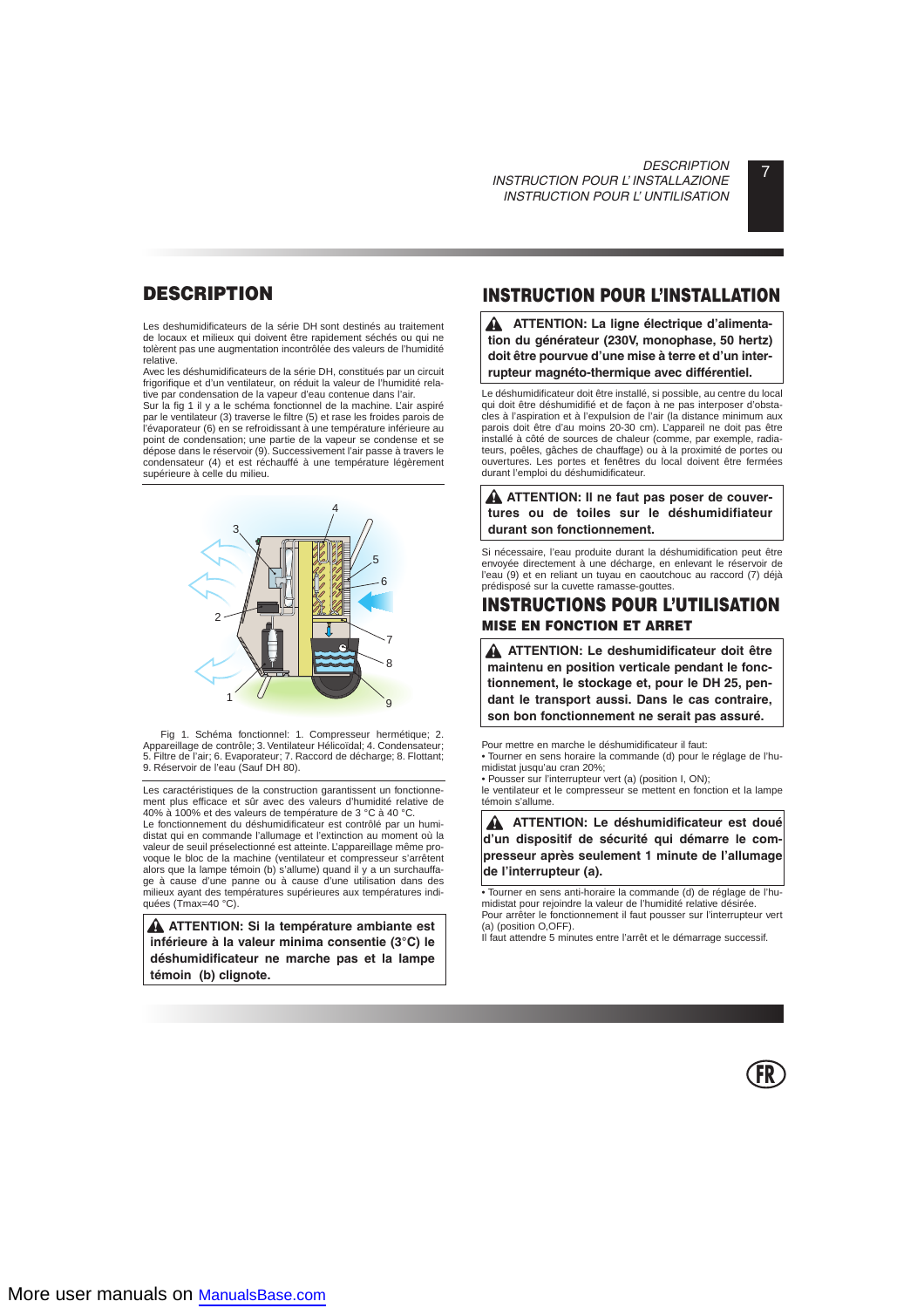**ATTENTION: Si la température ambiante est inférieure à la valeur minima consentie (3°C) le déshumidificateur ne marche pas et la lampe témoin (b) clignote.**

#### **RÉSERVOIR DE L' EAU (SAUF DH 80)**

Quand le réservoir de l'eau (9) est plein, le déshumidificateur s'arrête immédiatement et la lampe témoin (c) s'allume. Après avoir vidé le réservoir, le déshumidificateur peut être remis en fonction.

**ATTENTION: Avant d'extraire le réservoir de l'eau, il est nécessaire d'abort de débrancher l'alimentation électrique en appuyant sur l'interrupteur principal pour arrêter le fonctionnement de la machine et ensuite d'enlever la prise électrique.**

**ATTENTION: Le réservoir de l'eau doit être remis à sa place avec soin afin d'éviter l'endommagement ou le mauvais fonctionnement de l'interrupteur relié au flottant.**

# **ENTRETIEN**

**ATTENTION: Avant d'effectuer une quelconque opération d'entretien il faut débrancher l'alimentation électrique en appuyant d'abort sur l'interrupteur principal pour arrêter le fonctionnement de la machine et ensuite en enlevant la prise électrique.**

Pour maintenir la meilleure efficacité de fonctionnement il est nécessaire de nettoyer périodiquement le filtre de l'air et les parties internes du déshumidificateur. On peut souffler sur Le filtre avec de l'air comprimé et le lavé à de l'eau tiède savonnée. Après avoir démonter entièrement la carrosserie en enlevant les vis qui relient le panneau extérieur à la structure du déshumidificateur, les parties internes du déshumidificateur doivent être nettoyées avec un aspirateur en insistant sur les batteries ailetées du condensateur et de l'évaporateur et sur les pales du ventilateur.

# **TRANSPORT ET DEPLACEMENT**

**ATTENTION: Avant de déplacer l'appareil il faut débrancher l'alimentation électrique en appuyant sur l'interrupteur principal pour arrêter le fonctionnement de la machine et enlever la prise électrique.**

Durant le transport le déshumidificateur ne doit pas être couché horizontalement

Après avoir enroulé le câble, il faut saisir la poignée supérieure et,

sans soulever l'appareil, le faire glisser sur les roues; est nécessaire de l'incliner légèrement (Fig 2)



Fig 2

Enfin le transport le long d'un escalier ou d'un plan incliné est simple si l'appareil est saisi comme sur la Fig 3.



Fig 3

# **DEMANTELEMENT ET ELIMINATION**

Le déshumidificateur contient du liquide réfrigérant R407C sous pression dans le circuit frigorifique et de l'huile dans le compresseur; à la fin de sa vie opérative il ne doit pas être déposé ou abandonné, mais il doit être démonté et ses parties envoyées à la récupération et/ou chez un ferrailleur.

#### **ATTENTION: Toutes les opérations décrites dans ce paragraphe doivent être effectuées par du personnel professionnellement qualifié.**

Les fluides réfrigérants ne peuvent pas être dispersés dans l'atmosphère. Pour la récupération du R407C il est nécessaire de se procurer:

- Une pince perceuse (Fig 4).
- Un groupe de transvasement (motocondensateur).
- Un récipient sous pression.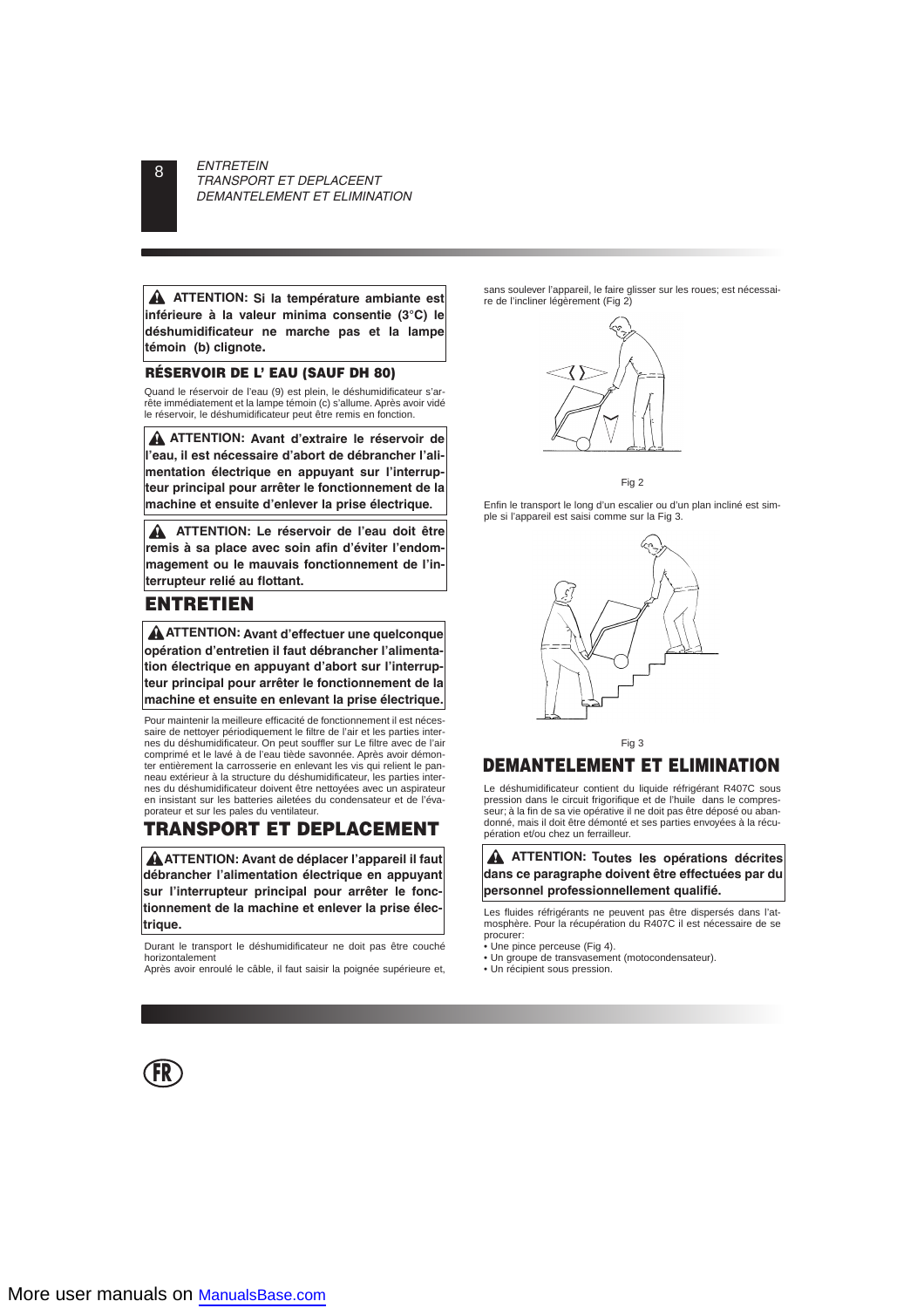

Ensuite il faut procéder de la façon suivante:

• Relier le récipient sous pression au groupe de transvasement et ce dernier à la pince;

• Pincer, en le perçant, le tube d'envoi du compresseur,

• Ouvrir le robinet du groupe de transvasement, le mettre en marche et procéder au vidage du circuit frigorifique:

• Arrêter le groupe de transvasement, fermer les robinets d'aspiration

et d'envoi du groupe-même et le robinet du récipient sous pression. • Extraire la pince;

• Si le récipient contenant R407C est plein restituer-le au consortium pour la récupération, recyclage et écoulement des fuides utilisés.

Après avoir élimimé les joints soudés des tubes d'envoi et d'aspiration du compresseur et en avoir dévissé les boulons de fixage, soulever le compresseur, et faire à ce moment un trou dans la partie inférieure de la carcasse et en le renversant, verser l'huile dans un récipient ou un bidon qui doit être envoyé au consortium pour la récupération et l'écoulement des huiles utilisées.

Les parties métalliques restantes contiennent du cuivre, de l'aluminium et de l'acier: elles peuvent donc être envoyées à un dépôt pour ferraille.

# **ANOMALIES DE FONCTIONNEMENT, CAUSES ET SOLUTIONS**

| <b>ANOMALIE DE FONCTIONNEMENT</b><br><b>CAUSE</b>                                                                                              |                                                                              | <b>SOLUTION</b>                                                                                                                                  |  |  |
|------------------------------------------------------------------------------------------------------------------------------------------------|------------------------------------------------------------------------------|--------------------------------------------------------------------------------------------------------------------------------------------------|--|--|
|                                                                                                                                                | 1 L'alimentation électrique est manquante                                    | 1a Vérifier le bon fonctionnement et la position de<br>l'interrupteur                                                                            |  |  |
| L'appareil ne se met pas en fonction:                                                                                                          |                                                                              | 1b Vérifier les caractéristiques de la ligne<br>électrique (220 V -50 Hz)                                                                        |  |  |
|                                                                                                                                                | 2 Mauvais réglage de l'humidistat                                            | 2a Régler l'humidistat à une valeur de l'humidité<br>inférieure à celle du milieu                                                                |  |  |
|                                                                                                                                                | 3 Le réservoir de l'eau est plein (la lampe<br>témoin (c) s'allume)          | 3a Vider le réservoir de l'eau                                                                                                                   |  |  |
|                                                                                                                                                |                                                                              | 1a Vérifier qu'il n'y ait pas d'obstacles à<br>l'aspiration et à l'expulsion de l'air                                                            |  |  |
| Le ventilateur et le compresseur<br>fonctionnent mais il n'y a ni formation<br>d'eau, ni formation de glace sur les parois<br>de l'évaporateur | 1 La portée de l'air est insuffisante                                        | 1b Vérifier qu'il n'y ait pas de dépôts ou<br>d'incrustations sur le filtre ou sur les batteries<br>ailetées du condensateur ou de l'évaporateur |  |  |
|                                                                                                                                                | 2 Les valeurs de la température et de<br>l'humidié relative sont trop basses | 2a Vérifier que la température soit comprise entre<br>0 °C et 40 °C et l'humidité entre 40 et 100%                                               |  |  |
|                                                                                                                                                | 3 Le circuit frigorifique ne fonctionne pas<br>réqulièrement                 | 3a S'adresser à un Centre d'Assistance<br>Technique                                                                                              |  |  |
| L'appareil s'est arrêté et la lampe témoin<br>(c) s'est allumée                                                                                | 1 Le réservoir de l'eau est plein                                            | 1a Vider le réservoir de l'eau                                                                                                                   |  |  |
|                                                                                                                                                | 1 Il y a des obstacles au passage de l'air                                   | 1a Eliminer tout obstacle possible et remettre en<br>fonction l'appareil                                                                         |  |  |
| L'appareil s'est arrêté et la lampe témoin<br>(b) s'est allumée (surchauffe de la batterie<br>ailetée du condensateur)                         | 2 Les températures du milieu sont<br>supérieures à 40 °C                     | 2a Utiliser l'appareil seulement quand la<br>température descendra au-dessous de 40 °C                                                           |  |  |
|                                                                                                                                                | 3 Le moteur du ventilateur est cassé                                         | 3a S'adresser à un Centre d'Assistance<br>Technique                                                                                              |  |  |
|                                                                                                                                                | 4 Le circuit frigorifique fonctionne<br>irréqulièrement                      | 4a S'adresser à un Centre d'Assistance<br>Technique                                                                                              |  |  |
| L'appareil s'est arrêté et la lampe témoin<br>(b) clignote                                                                                     | 1 Température inférieure à 3°C                                               | 1a Déplacer le déshumidificateur dans un milieu<br>avec une température de 3°C                                                                   |  |  |

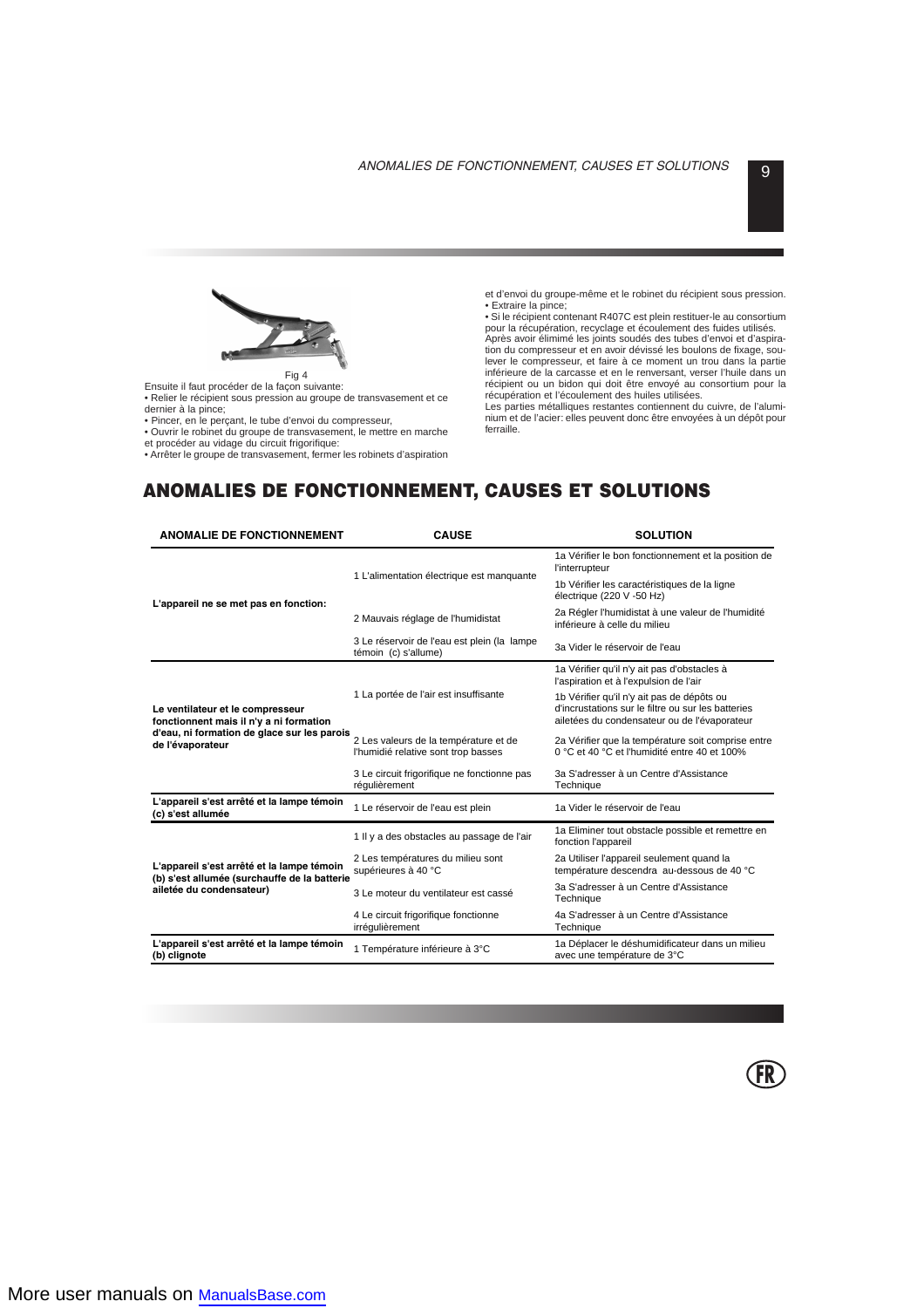# **BESCHREIBUNG**

Die Luftentfeuchter der Serie DH sind für den Einsatz in Räumen und Örtlichkeiten bestimmt, die rasch trockenzulegen sind und in solchen, in denen die Werte der relativen Luftfeuchtigkeit nicht unkontrolliert ansteigen dürfen.

Mit den Luftentfeuchtern der Serie DH, die aus einem Kühlkreislauf und einem Lüfter bestehen, wird der Wert der relativen Luftfeuchtigkeit durch Kondensation des in der Luft enthaltenen Wasserdampfes herabgesetzt.

In Bild 1 ist schematisch die Funktion der Maschine dargestellt. Die vom Lüfter [3] angesogene Luft strömt durch den Filter [5] und umspült die kalten Wände des Verdampfers [6] wobei sie auf eine Temperatur abkühlt, die unter den Kondensationspunkt liegt; ein Teil des Dampfes kondensiert und wird im Behälter [9] aufgefangen. Danach strömt die Luft durch den Kondensator [4] und wird auf eine Temperatur erwärmt, die ein geringes über den Wert der Raumtemperatur liegt.



Bild 1, Funktionsschema: 1. hermetischer Kompressor; 2. Kontrollgerät; 3. Schraubenlüfter; 4. Kondensator; 5. Luftfilter; 6. Verdampfer; 7. Auslaufstelle; 8. Schwimmer; 9. Wasserbehälter (Mit Ausnahme von DH 80).

Die Konstruktionsbeschaffenheit ist dergestalt, daß ein effizienter und sicherer Betrieb gewährleistet wird, wobei die Werte der relativen Luftfeuchtigkeit zwischen 40% und 100% liegen und die der Temperatur zwischen 3 °C und 40 °C.<br>Der Betrieb des Luftentfeuch

Luftentfeuchters wird durch einen Feuchtigkeitsmesser überwacht, der automatisch das Einschalten und ebenso, bei Erreichen des eingeregelten Grenzwertes, das Ausschalten bewirkt. Die elektronische Vorrichtung [2] schaltet automatisch das Auftausystem bei Veränderung der Betriebsparameter ein und aus. Dieselbe Vorrichtung erwirkt die "Sperre" der Maschine (Lüfter und Kompressor schalten auf Stillstand, mit gleichzeitigem Aufleuchten der Signallampe [b]), falls es durch einen Störfall oder beim Einsatz in Räumen mit einer Temperatur, die über der angegebenen liegt (Tmax = 40°C), zu einem Überhitzen kommen sollte.

**DE**

**ACHTUNG: Liegt die Raumtemperatur unterhalb des zulässigen Mindestwertes (3°C), ist der Luftentfeuchter betriebsunfähig und die Kontroll-Lampe (b) blinkt auf.**

# **ANLEITUNGEN FÜR DIE INSTALLATION**

**ACHTUNG: Das Stromnetz für die Versorgung des Gerätes (230 V, einphasig, 50 Hz) soll über eine Erdung und einen differenzialen magnetisch-thermischen Schalter verfügen.**

Der Luftentfeuchter ist möglichst in der Mitte des zu entfeuchtenden Raumes aufzustellen und zwar so, daß auf der Luftansaugseite und auf der Luftausblasseite keine Hindernisse vorhanden sind; der Mindestabstand von den Wänden beträgt mindestens 20-30 cm. Das Gerät ist nicht in Nähe von Wärmequellen aufzustellen (z.B. Heizkörper, Öfen, Heizdüsen usw.) oder in Nähe von Türen bzw. Öffnungen. Türen und Fenster des Raumes sollen übrigens während des Betriebes des Luftentfeuchters geschlossen bleiben.

**ACHTUNG: Während des Betriebes des Luftentfeuchters dürfen keine Lappen oder Tücher auf das Gerät gelegt werden.**

Umen erforderlich, kann das während der Luftentfeuchtung gewon-<br>Ine Wasser, mach vorheriger Entfernung des ne Wasser, nach vorheriger Entfernung des Wasserauffangbehälters [9], direkt einem Abfluß zugeleitet werden, wobei ein Gummischlauch an das Verbindungstück [7] der Auffangwanne angeschlossen wird.

# **ANLEITUNGEN FÜR DEN EINSATZ GERÄTES EINSCHALTEN UND AUSSCHALTEN**

**ACHTUNG: Der Luftentfeuchter muss immer senkrecht (während des Betriebs, der Einlagerung und, gemäß dem DH 25, ebenfalls während des Transports) positioniert werden, um dessen einwandfreien Betrieb nicht zu beeinträchtigen.**

Zum Einschalten des Luftentfeuchters ist Folgendes zu tun:

• Den Regelungsknopf [d] des Feuchtigkeitsmessers in Uhrsinn bis zur Marke 20% drehen;

• den grünen Schalter [a] (Position I, ON) drücken; der Lüfter und der Kompressor treten in Betrieb und die Signallampe des Schalters leuchtet auf;

**ACHTUNG: Der Luftentfeuchter ist mit einer automatischen Sicherheitsvorrichtung versehen, die dazu dient, den Kompressor erst nach 1 Minute ab der Einschaltung des Schalters (a) in Betrieb zu setzen.**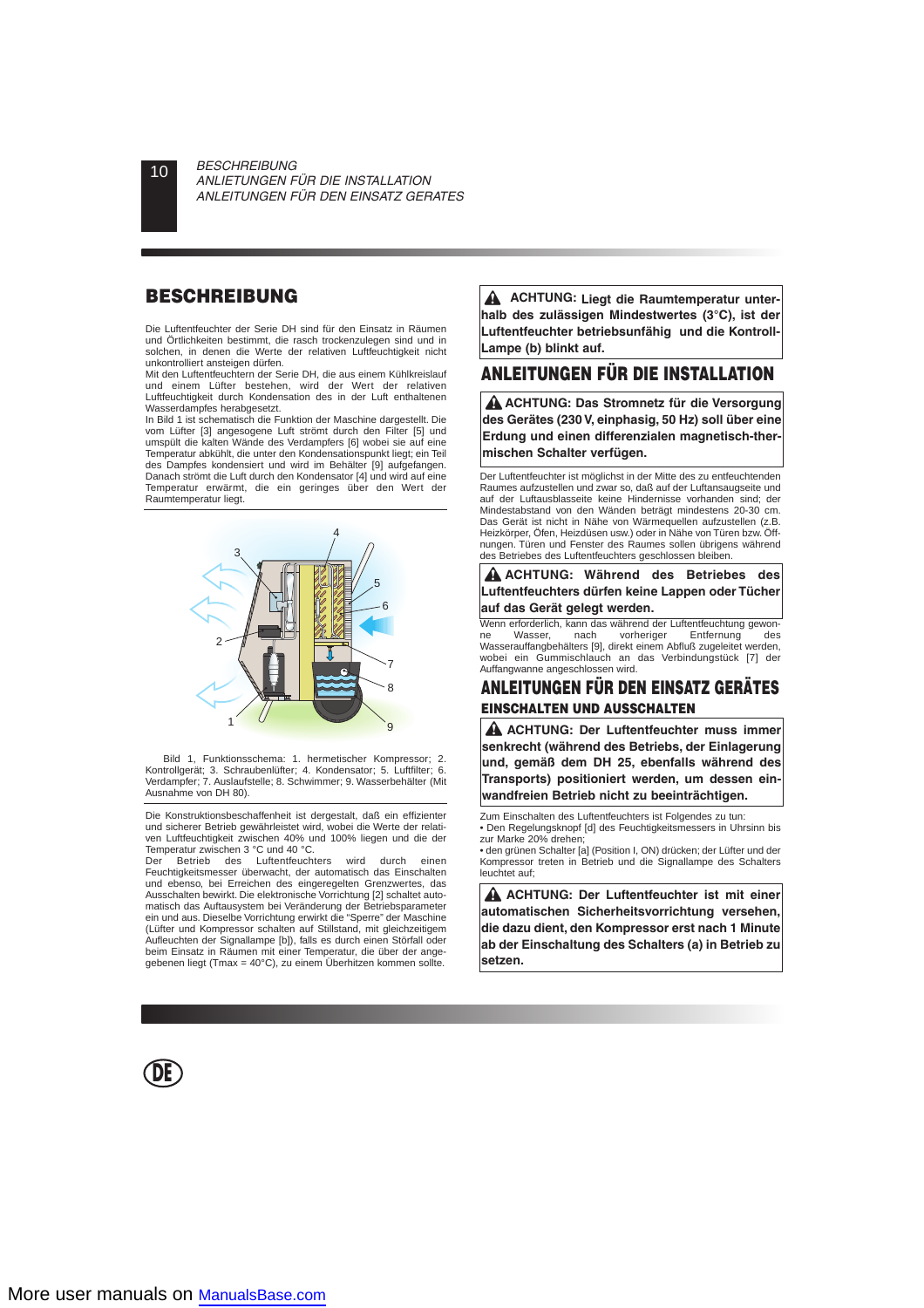• Den Regelungsknopf [d] des Feuchtigkeitsmessers entgegen den Uhrsinn bis zum Erreichen des Wertes der gewünschten Luftfeuchtigkeit drehen.

Zum Ausschalten des Gerätes ist der grüne Schalter [a] zu drücken (Position 0/OFF).

**A** ACHTUNG: Liegt die Raumtemperatur unter**halb des zulässigen Mindestwertes (3°C), ist der Luftentfeuchter betriebsunfähig und die Kontroll-Lampe (b) blinkt auf.**

#### **WASSERBEHÄLTER (Mit Ausnahme von DH 80)**

Wenn der Wasserbehälter [9] voll ist, schaltet sich der Luftentfeuchter unverzüglich aus und die Kontrollampe [c] leuchtet auf. Nach Entleeren des Behälters kann der Luftentfeuchter wieder in Betrieb gesetzt werden.

**ACHTUNG: Bevor der Wasserbehälter entnommen wird, ist die elektrische Versorgung durch Drücken des Hauptschalters zu unterbinden, wodurch das Gerät außer Betrieb gesetzt wird. Außerdem wird der elektrische Stecker aus der Steckdose herauszuziehen.**

**ACHTUNG: Der Wasserbehälter ist vorsichtig wieder ins Gerät hineinzuschieben, damit keine Schäden oder ein Fehlschalten des mit dem Schwimmer in Verbindung stehenden Schalters zu verursachen.**

# **INSTANDHALTUNG**

**A ACHTUNG: Bevor jegliche Instandhaltungsmaßnahme ergriffen wird, ist die elektrische Versorgung durch Drücken auf den Hauptschalter zu unterbinden, um so das Gerät außer Betrieb zu setzen, und der elektrische Stecker ist aus der Steckdose herauszuziehen.**

Um einen einwandfreien Betrieb zu gewährleisten, sind der Luftfilter und die Innenteile des Luftentfeuchters in bestimmten Abständen zu reinigen. Ersterer kann mit Kompreßluft ausgeblasen oder mit lauwarmem Seifenwasser gewaschen werden; die Innenteile können, nach kompletter Demontage des Gehäuses, durch Entfernung der Schrauben, die die Außenbleche mit der Struktur des Luftentfeuchters verbinden, mit einem Staubsauger gereinigt werden, wobei man vorallem die Rippen der Batterie von Kondensator und Verdampfer und die Lüfterflügel absaugen möge.

# **TRANSPORT UND VERSTELLEN**

▲ **ACHTUNG: Bevor das Gerät verstellt wird, unterbreche man die elektrische Versorgung durch Drücken auf den Hauptschalter, um so das Gerät außer Betrieb zu setzen, und man ziehe den elektrischen Stecker aus der Steckdose heraus.**

Während des Transports soll der Luftentfeuchter nicht horizontal gelagert werden;

Nachdem das Kabel aufgewickelt worden ist, fasse man den oberen Griff des Gerätes und, ohne es zu heben, verstelle man es indem man es auf den Rädern laufen lasse; ist das Gerät leicht zu neigen (Bild 2).



Bild 2

Der Transport längs einer Treppe oder einer stark geneigten Fläche erfolgt leichter, wenn man das Gerät so wie in Bild 3 gezeigt faßt.



Bild 3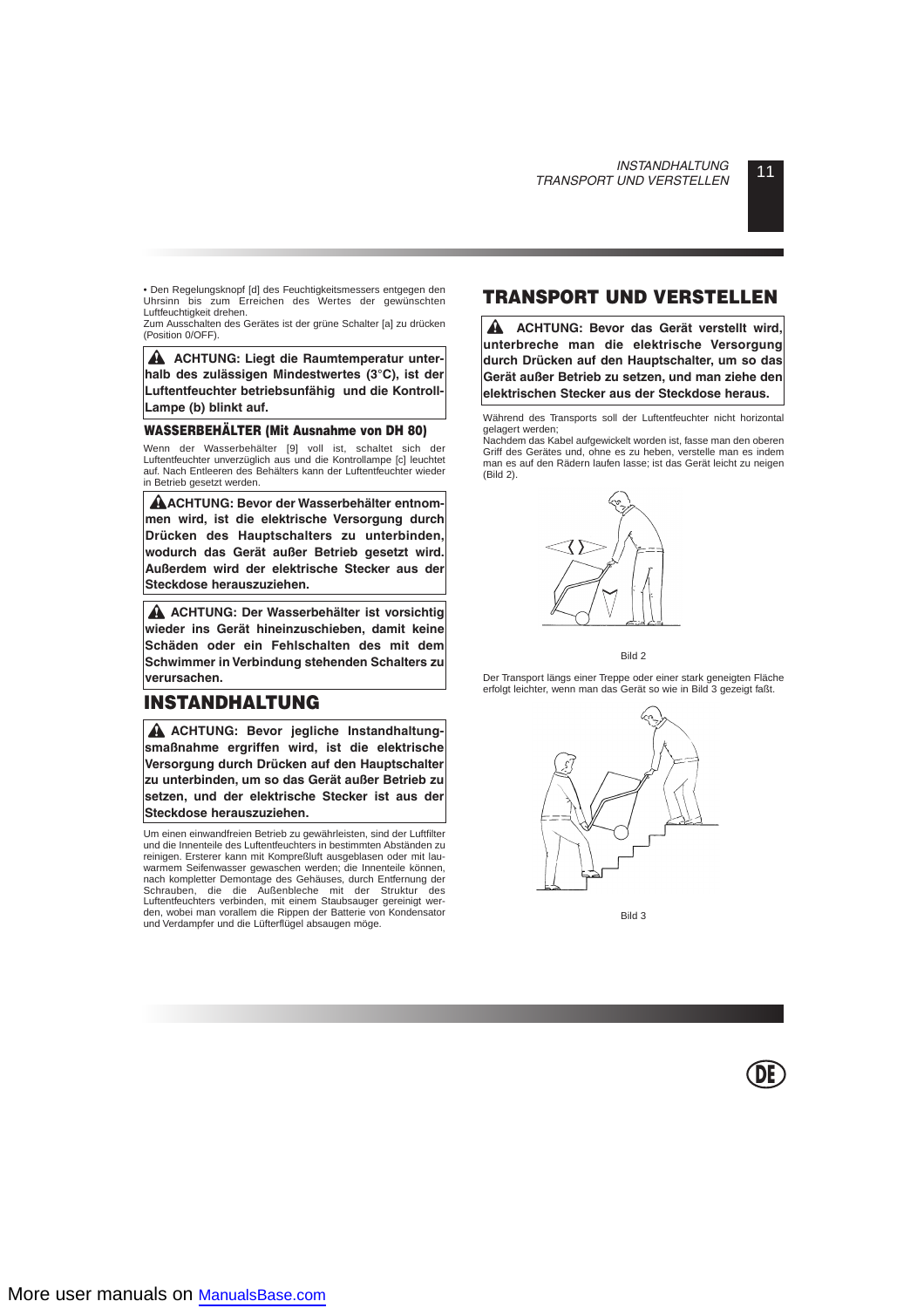# **ABRÜSTEN UND ENTSORGEN**

Der Luftentfeuchter enthält im Kühlkreislauf die Gefrierflüssigkeit R407C unter Druck und öl im Kompressor; wenn das Gerät ausgedient hat, kann es nicht abgelagert oder irgendwo einfach stehengelassen werden. Es muß auseinandergnommen werden, die angeschraubten Teile zur Wiederverwertung und/oder der Verschrottung zugeführt werden.

#### **A ACHTUNG: Die in diesem Abschnitt beschriebenen Maßnahmen haben durch fachkundiges Personal ausgeführt zu werden.**

Die Kühlflüssigkeiten dürfen nicht in die Atmosphäre freigelassen werden. Zur Wiederverwertung des R407C besorge man sich Folgendes:

- Lochzange (vgl. Bild 4);
- Umfüllaggregat (Kondensatoraggregat);
- Druckbehälter.



Bild 4

Danach verfahre man wie folgt:

• Den Druckbehälter an das Umfüllaggregat anschließen und Letzteres an die Zange:

• Mit der Lochzange den Auslaßschlauch des Kompressors lochen; • Den Hahn am Umfüllaggregat öffnen, es in Betrieb setzen und somit das Entleeren des Kühlkreislaufes bewerkstelligen;

• Das Umfüllaggregat abstellen, die Ansaug- und Ausblashähne des Umfüllaggregats schließen, ebenso ist der Hahn des Druckbehälters zu schließen;

• Die Lochzange herausnehmen;

• Falls der das R407C enthaltende Behälter voll ist, leite man ihn an die Wiederverwertungsanstalt für gebrauchte Flüssigkeiten weiter.

Nach Entfernung der angeschweißten Verbindungsstellen der<br>Ausblas-und Ansaugschläuche nach Abschrauben der Ausblas-und Ansaugschläuche, nach Abschrauben Befestigungsschrauben, hebe man den Kompressor, danach mache man ein Loch an der Unterseite des Gehäuses und, indem man es kippt, lasse man das Öl in einen Behälter oder ein Faß laufen, das an die Wiederverwertungs- bzw. Entsorgungsstelle für wirkungslose Öle weiterzuleiten ist.

Die verbliebenen Metallteile beinhalten Kupfer, Aluminium und Stahl und können daher der Verschrottung zugeführt werden.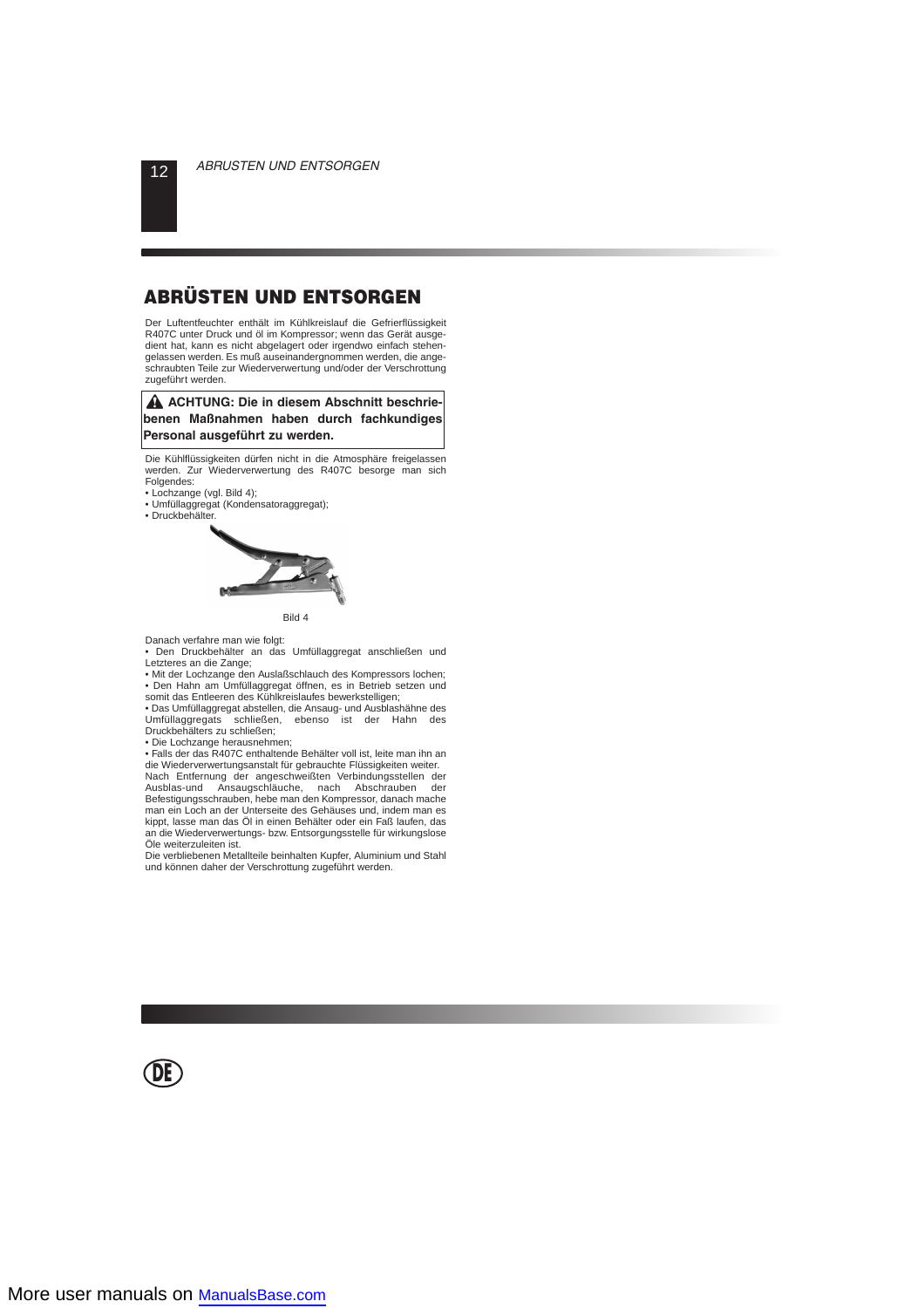# **BETRIEBSSTÖRUNG, URSACHE, BEHEBUNG**

| <b>BETRIEBSSTÖRUNG</b>                                                                                    | <b>URSACHE</b>                                                 | <b>BEHEBUNG</b>                                                                                                                                 |  |  |
|-----------------------------------------------------------------------------------------------------------|----------------------------------------------------------------|-------------------------------------------------------------------------------------------------------------------------------------------------|--|--|
|                                                                                                           | 1 elektrische Versorung bleibt aus                             | 1a Funktionstüchtigkeit und Position d.<br>Schalters überprüfen<br>1b Kennwerte d. elektr. Leitung überprüfen<br>(220 V, 1~, 50 Hz)             |  |  |
| Gerät startet nicht                                                                                       | 2 falsche Regelung des<br>Feuchtigkeitsmessers                 | 2a Feuchtigkeitsregler auf einen unter dem<br>im Raume herrschenden Wert rel.<br>Luftfeuchtigkeit einregeln                                     |  |  |
|                                                                                                           | 3 Wasserbehälter voll (Signallampe [c]<br>leuchtet auf)        | 3a Waserbehälter entleeren                                                                                                                      |  |  |
|                                                                                                           |                                                                | 1a Überprüfen ob Hindernisse an der<br>Ansaug-und Ausblasseite vorhanden sind                                                                   |  |  |
| Lüfter und Kompressor stehen in<br>Betrieb, aber Wasser- und Eisbildung auf<br>dem Verdampfer bleiben aus | 1 unzureichende Luftzufuhr                                     | 1b Überprüfen ob Ablagerungen<br>Verkrustungen auf dem Filter od. den<br>Rippen der Batterie von Kondensator oder<br>Verdampfer vorhanden sind. |  |  |
|                                                                                                           | 2 Werte von Temperatur und rel.<br>Luftfeuchtigkeit zu niedrig | 2a Temperatur überprüfen: sie hat zwischen<br>0 u. 40 °C "zu liegen; die rel."<br>Luftfeuchtigkeit zwischen 40 und 100%                         |  |  |
|                                                                                                           | 3 unregelmäßige Betriebsweise des<br>Külkreislaufs             | 3a Man wende sich an den technischen<br>Kundendienst                                                                                            |  |  |
| Gerät hat auf Stillstand geschaltet und<br>Signallampe [c] leuchtet auf                                   | 1 Wasserbehälter ist voll                                      | 1a Wasserbehälter entleeren                                                                                                                     |  |  |
|                                                                                                           | 1 Hindernisse im Luftstromweg                                  | 1a Hindernisse entfernen und Gerät<br>neueinschalten                                                                                            |  |  |
| Gerät hat abgeschaltet und Signallampe<br>[b] leuchtet auf (Überhitzen der                                | 2 Raumtemperatur über 40 °C                                    | 2a Gerät erst in Betrieb setzen, wenn<br>Temperatur unter 40 °C sinkt                                                                           |  |  |
| Rippenbatterie des Kondensator)                                                                           | 3 Lüftermotorbruch                                             | 3a Man wende sich an den technischen<br>Kunden dienst                                                                                           |  |  |
|                                                                                                           | 4 Unregelmäßiger Betrieb des<br>Kühlkreislaufs                 | 4a Man wende sich an den technischen<br>Kunden dienst                                                                                           |  |  |
| Gerät hat abgeschaltet und Signallampe<br>[b] blinkt auf                                                  | 1 Unterhalb von 3°C liegende Temperatur                        | 1a Den Luftentfeuchter in einen Raum mit<br>einer 3°C-Temperatur umstellen                                                                      |  |  |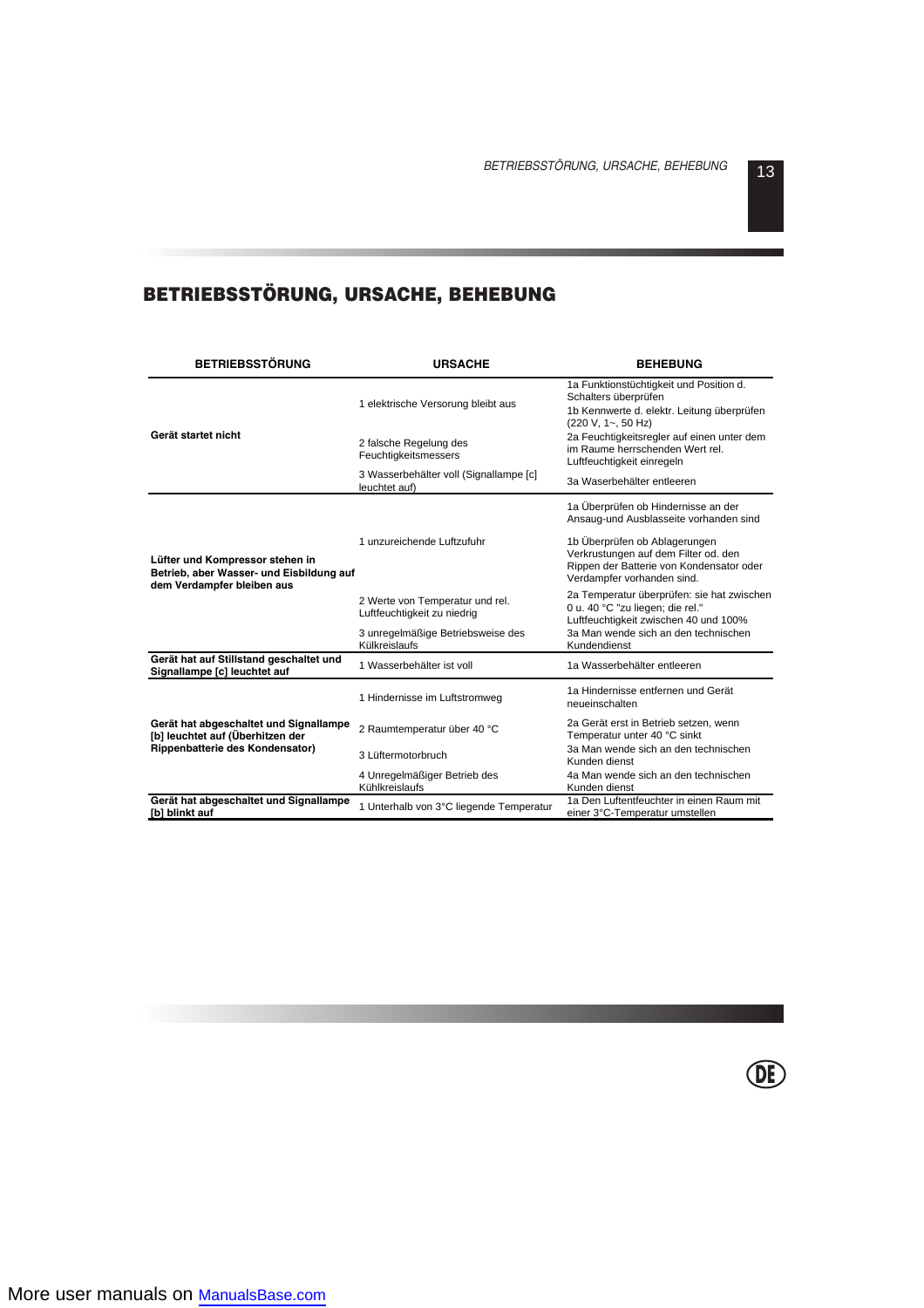I deumidificatori della serie DH sono destinati al trattamento di locali e ambienti che devono essere rapidamente asciugati o nei quali non sono tollerati aumenti incontrollati dei valori di umidità relativa. Con i deumidificatori della serie DH, costituiti da un circuito frigorifero e da un ventilatore, si riduce il valore di umidità relativa per condensazione del vapore acqueo contenuto nell'aria.

In Fig 1 é mostrato lo schema funzionale della macchina. L'aria aspirata dal ventilatore (3) attraversa il filtro (5) e lambisce le pareti fredde dell'evaporatore (6) raffreddandosi ad una temperatura inferiore al punto di condensazione; parte del vapore condensa e viene raccolto nel serbatoio (9). Successivamente l'aria passa attraverso il condensatore (4) ed è riscaldata ad una temperatura lievemente superiore a quella dell'ambiente.



Fig. 1. Schema funzionale: 1. Compressore ermetico; 2. Apparecchiatura di controllo; 3. Ventilatore elicoidale; 4. Condensatore; 5. Filtro dell'aria; 6. Evaporatore; 7. Raccordo di scarico; 8. Galleggiante; 9. Serbatoio dell'acqua (Eccetto DH 80).

Le caratteristiche costruttive sono tali da garantire il funzionamento più efficace e sicuro con valori dell'umidità relativa da 40% a 100% e della temperatura da 3 °C a 40 °C.

Il funzionamento del deumidificatore è controllato da un umidostato che ne comanda automaticamente l'accensione e lo spegnimento al raggiungimento del valore di soglia preselezionato. L'apparecchiatura elettronica (2) attiva e disattiva automaticamente il sistema di sbrinamento al mutare di parametri di funzionamento. La medesima apparecchiatura provoca il "blocco" della macchina (ventilatore e compressore si arrestano mentre la spia (b) si illumina) quando si verificano surriscaldamenti per effetto di un guasto o in seguito all'uso in ambienti con temperature superiori a quelle indicate (Tmax =  $40 °C$ ).

**ATTENZIONE: Se la temperatura ambiente é inferiore al valore minimo consentito (3°C) il deumidificatore non funziona e la spia (b) lampeggia.**

**IT**

# **DESCRIZIONE ISTRUZIONI PER L'INSTALLAZIONE**

**ATTENZIONE: La linea elettrica di alimentazione del generatore (230V, monofase, 50 Hz) deve essere provvista di messa a terra e di interruttore magneto-termico con differenziale.**

Il deumidificatore deve essere disposto possibilmente al centro del locale da deumidificare e in modo tale da non opporre ostacoli all'aspirazione e all'espulsione dell'aria; la distanza minima dalle pareti deve essere di almeno 20-30 cm. L'apparecchio non deve essere sistemato accanto a fonti di calore (quali, ad es., radiatori, stufe, bocchette di riscaldamento, etc.) o in prossimità di porte o aperture. Porte e finestre del locale, infine, devono essere chiuse durante il funzionamento del deumidificatore.

## **ATTENZIONE: Non si devono appoggiare panni o teli sul deumidificatore durante il funzionamento.**

Se necessario, l'acqua prodotta durante il processo di deumidificazione può essere inviata direttamente ad uno scarico togliendo il serbatoio (9) dell'acqua e collegando un tubo in gomma al raccordo (7) già predisposto sulla vaschetta raccogligocce.

# **ISTRUZIONI PER L'UTILIZZAZIONE AVVIAMENTO E ARRESTO**

**ATTENZIONE: Il deumidificatore deve essere sempre tenuto in posizione verticale, (durante il funzionamento, l'immagazzinamento e, per il DH 25, durante il trasporto).**

Per avviare il deumidificatore si deve:

• Ruotare in senso orario la manopola (d) di regolazione dell'umidostato sino alla tacca 20 %;

• Premere l'interruttore (a) verde (posizione I, ON); il ventilatore e il compressore si mettono in funzione e la spia dell'interruttore si illumina;

**ATTENZIONE: Il deumidificatore é dotato di un dispositivo automatico di sicurezza che avvia il compressore solo dopo 1 minuto dall'accensione dell'interruttore (a).**

• Ruotare in senso antiorario la manopola (d) di regolazione dell'umidostato sino a raggiungere il valore di umidità relativa desiderato. Per arrestare il funzionamento si deve premere l'interruttore (a) verde (posizione O, OFF).

**ATTENZIONE: Se la temperatura ambiente é inferiore al valore minimo consentito (3°C) il deumidificatore non funziona e la spia (b) lampeggia.**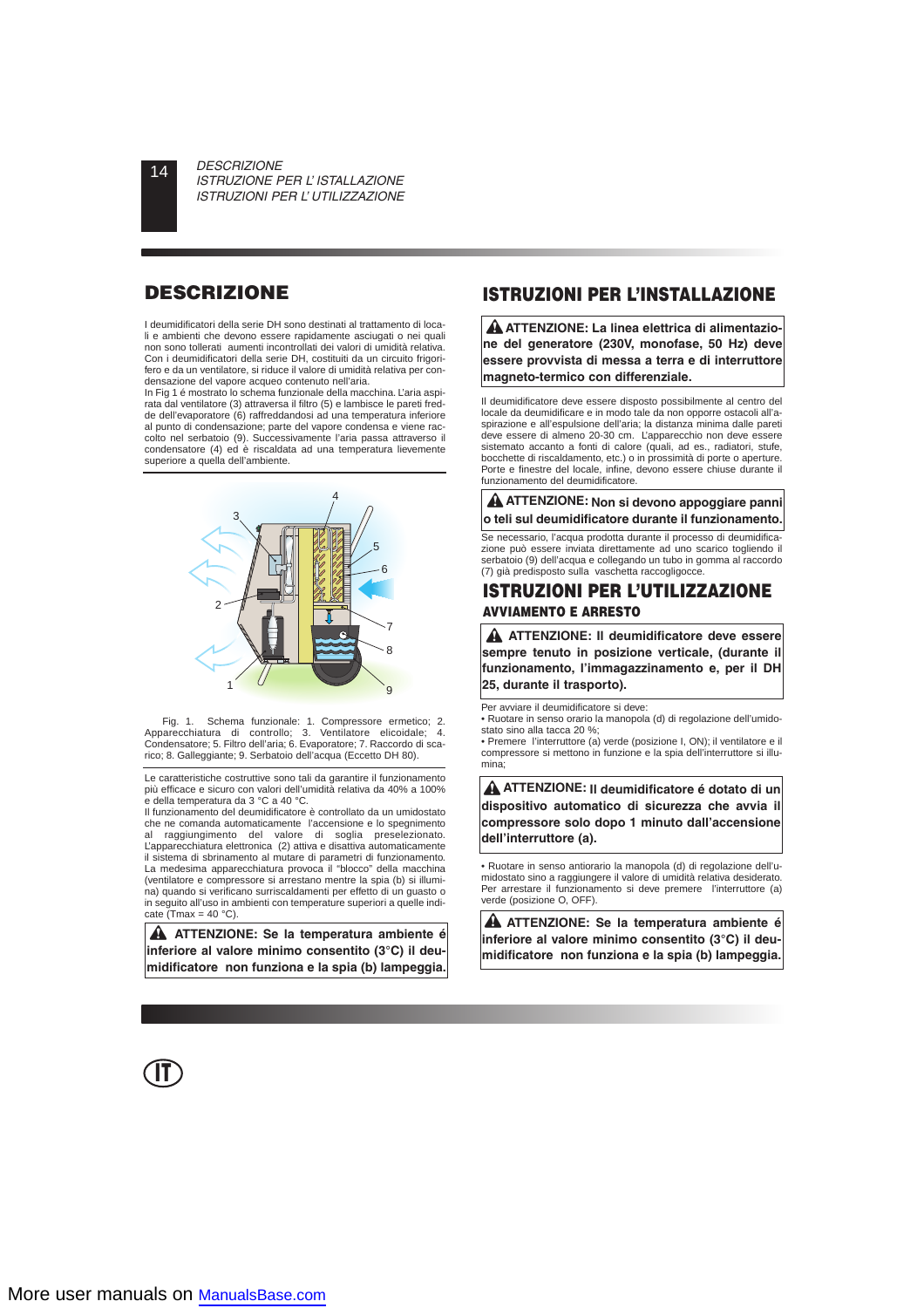# 15 *MANUTENZIONE TRASPORTO E MOVIMENTAZIONE SMANTELLAMENTO ED ELIMINAZIONE*

# **SERBATOIO DELL' ACQUA (Eccetto DH 80)**

Quando il serbatoio (9) dell'acqua é pieno il deumidificatore si arresta immediatamente e la spia (c) si illumina. Dopo aver svuotato il serbatoio, il deumidificatore può riprendere a funzionare.

A **ATTENZIONE: Prima di estrarre il serbatoio dell'acqua, si deve disinserire l'alimentazione elettrica premendo l'interruttore principale per arrestare il funzionamento della macchina ed estrarre la spina elettrica dalla presa.**

**ATTENZIONE: Il serbatoio dell'acqua deve es sere riposto con cura nel proprio alloggio al fine di evitare il danneggiamento o il malfunzionamento dell'interruttore collegato al galleggiante.**

# **MANUTENZIONE**

**ATTENZIONE: Prima di svolgere qualsiasi operazione di manutenzione si deve disinserire l'alimentazione elettrica premendo l'interruttore principale per arrestare il funzionamento della macchina ed estraendo la spina elettrica dalla presa.**

Per mantenere la migliore efficienza di funzionamento, è necessario pulire periodicamente il filtro dell'aria e le parti interne del deumidificatore. Il primo può essere soffiato con aria compressa o lavato con acqua tiepida saponata; le seconde, dopo aver smontato completamente la carrozzeria togliendo le viti che collegano i pannelli esterni alla struttura del deumidificatore, devono essere pulite con un aspiratore insistendo sulle batterie alettate del condensatore e dell'evaporatore e sulle pale del ventilatore.

# **TRASPORTO E MOVIMENTAZIONE**

**ATTENZIONE: Prima di spostare l'apparecchio si deve disinserire l'alimentazione elettrica premendo l'interruttore principale per arrestare il funzionamento della macchina ed estrarre la spina elettrica dalla presa.**

Durante il trasporto il deumidificatore non deve essere disposto orizzontalmente;

Dopo aver avvolto il cavo si afferra la maniglia superiore e, senza sollevarlo si fa scorrere l'apparecchio sulle ruote; è necessario inclinarlo leggermente (Fig. 2).





Infine il trasporto lungo una scala o un piano fortemente inclinato è più agevole se l'apparecchio è afferrato come mostrato in Fig. 3.



Fig. 3

# **SMANTELLAMENTO ED ELIMINAZIONE**

Il deumidificatore contiene fluido refrigerante R407C in pressione nel circuito frigorifero e olio nel compressore; al termine della propria vita operativa non può essere depositato o abbandonato, ma deve essere smontato e le sue parti avviate al recupero e/o alla rottamazione.

**A** ATTENZIONE: Le operazioni descritte in que**sto paragrafo devono essere eseguite da personale professionalmente qualificato.**

I fluidi refrigeranti non possono essere dispersi in atmosfera. Per il recupero del R407C è necessario procurarsi:

• Pinza foratrice (cfr Fig. 4);

- Gruppo di travaso (motocondensatore),
- Recipiente in pressione.

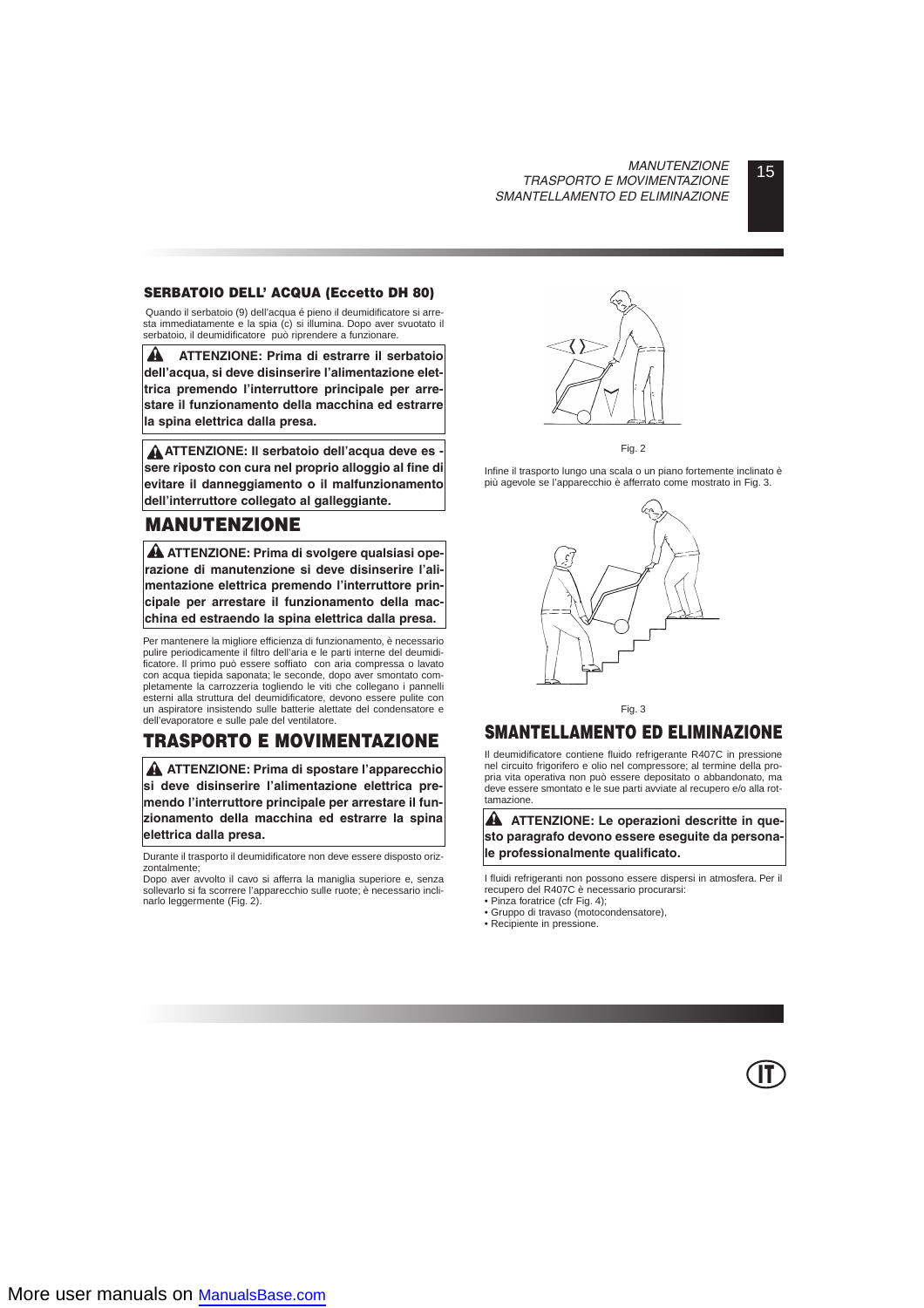

Quindi si procede come di seguito:

• Si collega il recipiente in pressione al gruppo di travaso e quest'ultimo alla pinza;

• Si pinza, forandolo, il tubo di mandata del compressore;

• Si apre il rubinetto del gruppo di travaso, lo si avvia e si procede allo svuotamento del circuito frigorifero;

• Si arresta il gruppo di travaso, si chiudono i rubinetti di aspirazione e di mandata del medesimo gruppo e il rubinetto del recipiente in pressione;

• Si estrae la pinza;

• Se pieno, si restituisce il recipiente contenente R407C usato al consorzio per il recupero, riciclo e smaltimento di fluidi usati. Dopo aver eliminato i giunti saldati dei tubi di mandata e di aspirazione del compressore e averne svitato i bulloni di fissaggio, si solleva il compressore, quindi, si esegue un foro nella parte inferiore della carcassa e, rovesciandolo, si versa l'olio in un recipiente o fusto da consegnare al consorzio per il recupero e lo smaltimento di oli usati. Le parti metalliche rimanenti contengono rame, alluminio e acciaio e, quindi, possono essere inviate al deposito di rottamazione.

# **INCONVENIENTI DI FUNZIONAMENTO, CAUSE E RIMEDI**

| <b>INCONVENIENTI DI FUNZIONAMENTO</b>                                                                                    | <b>CAUSA</b>                                                             | <b>RIMEDIO</b>                                                                                                                          |  |  |
|--------------------------------------------------------------------------------------------------------------------------|--------------------------------------------------------------------------|-----------------------------------------------------------------------------------------------------------------------------------------|--|--|
|                                                                                                                          | 1 Alimentazione elettrica mancante                                       | 1a Verificare la funzionalità e la posizione<br>dell'interruttore                                                                       |  |  |
|                                                                                                                          |                                                                          | 1b Verificare le caratteristiche della linea elettrica<br>$(220V, 1 \sim 50 Hz)$                                                        |  |  |
| L'apparecchio non si avvia                                                                                               | 2 Regolazione impropria dell'umidostato                                  | 2a Regolare l'umidostato ad un valore di umidità<br>relativa inferiore a quello dell'ambiente                                           |  |  |
|                                                                                                                          | 3 Serbatoio dell'acqua pieno (la spia (c) è<br>illuminata)               | 3a Svuotare il serbatoio dell'acqua                                                                                                     |  |  |
|                                                                                                                          |                                                                          | 1a Controllare che non vi siano ostacoli<br>all'aspirazione e all'espulsione dell'aria.                                                 |  |  |
| Ventilatore e compressore funzionano, ma<br>non si ha formazione d'acqua né di<br>ghiaccio sulle pareti dell'evaporatore | 1 Portata di aria insufficiente                                          | 1b Controllare che non vi siano depositi o<br>incrostazioni sul filtro o sulle batterie alettate del<br>condensatore o dell'evaporatore |  |  |
|                                                                                                                          | 2 Valori di temperatura e umidità relativa<br>dell'ambiente troppo bassi | 2a Controllare che la temperatura sia compresa<br>fra 0 e 40 °C e l'umidità relativa fra 40 e 100 %.                                    |  |  |
|                                                                                                                          | 3 Funzionamento irregolare del circuito<br>frigorifero                   | 3a Rivolgersi ad un Centro d'Assistenza Tecnica                                                                                         |  |  |
| L'apparecchio si è arrestato e la spia (c) si<br>è illuminata                                                            | 1 Serbatoio dell'acqua pieno                                             | 1a Svuotare il serbatoio dell'acqua                                                                                                     |  |  |
|                                                                                                                          | 1 Ostacoli al passaggio dell'aria                                        | 1a Eliminare ogni possibile ostacolo e riavviare<br>l'apparecchio                                                                       |  |  |
| L'apparecchio si è arrestato e la spia (b) si $\frac{1}{2}$ C<br>è illuminata (sovrariscaldamento della                  | 2 Temperatura dell'ambiente superiore a 40                               | 2a Utilizzare l'apparecchio solo quando la<br>temperatura scende al di sotto dei 40 °C                                                  |  |  |
| batteria alettata del condensatore)                                                                                      | 3 Rottura del motore del ventilatore                                     | 3a Rivolgersi ad un Centro d'Assistenza Tecnica                                                                                         |  |  |
|                                                                                                                          | 4 Funzionameto irregolare del circuito<br>frigorifero                    | 4a Rivolgersi ad un Centro d'Assistenza Tecnica                                                                                         |  |  |
| L'apparecchio si è arrestato e la spia (b)<br>lampeggia                                                                  | 1 Temperatura inferiore a 3°C                                            | 1a Spostare il deumidificatore in un ambiente con<br>temperatura a 3°C                                                                  |  |  |

**IT**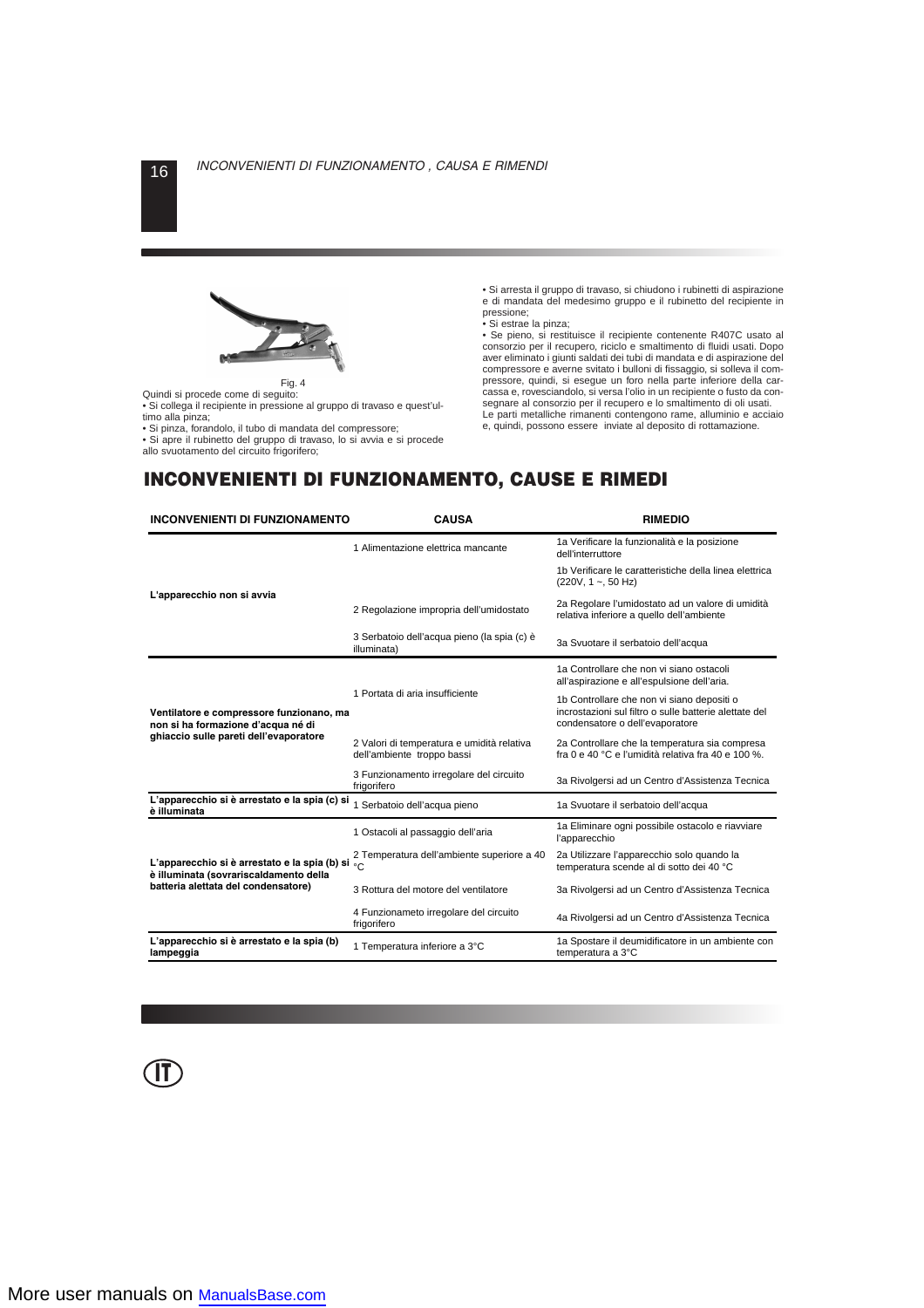# 17 *DESCRIPTION INSTRUCCIONES PARA LA INSTALACION INSTRUCCIONES PARA EL USUARIO*

# **DESCRIPTION**

Los deshumidificadores de la serie DH están destinados a tratar locales que deben ser secados rápidamente o en los cuales no se pueden tolerar aumentos sin control de los valores de humedad relativa.

Los deshumidificadores de la serie DH, constituidos por un circuito de refrigeración y por un

ventilador, pueden reducir el valor de humedad relativa por condensación del vapor ácueo contenido en el aire.

En la Fig.1 se encuentra el esquema funcional de la máquina. El aire aspirado por el ventilador (3) atraviesa el filtro (5) y lame las paredes frías del evaporador (6) resfriándose a una temperatura inferior al punto de condensación; una parte del vapor se condensa y es recogida en el depósito (9). Sucesivamente el aire atraviesa el condensador (4) donde es calentado y alcanza una temperatura apenas superior a la del ambiente.



Fig. 1. Esquema funcional: 1. Compresor hermético; 2. Equipo de control; 3. Ventilador helicoidal; 4. Condensador; 5. Filtro de aire; 6. Evaporador; 7. Racor de descarga; 8. Flotador; 9. Depósito agua (Excepto DH 80).

Las características de construcción garanticen un funcionamiento eficaz y seguro con valores de humedad relativa de 40% a 100% y temperatura de 3 °C a 40 °C.

El funcionamiento del deshumidificador es controlado por un humidóstato que automáticamente lo pone en marcha y lo para al alcanzar el valor límite preseleccionado. El aparato electrónico (2) activa y desactiva automáticamente el sistema de descongelación cuando los parámetros de funcionamiento varían. El mismo aparato provoca el "bloqueo" de la máquina (ventilador y compresor se paran mientras el testigo (b) se enciende) cuando se verifican sobrecalentamientos por efecto de un daño o a causa de una utilización en ambientes con temperaturas superiores a las indicadas (Tmax = 40 °C).

**ATENCIÓN: Si la temperatura ambiente es inferior al valor mínimo consentido (3°C) el deshumidificador no funciona y el testigo (b) relampaguea**

# **INSTRUCCIONES PARA LA INSTALACION**

**ATENCIÓN: La línea eléctrica de alimentación del generador (230V, monofase, 50 Hz) debe estar equipada con puesta a tierra e interruptor electromagnético con diferencial.**

El deshumidificador tiene que ser situado posiblemente en el centro del local que tiene que ser secado. No se deben crear obstáculos a la aspiración y expulsión del aire; la distancia mínima de las paredes tiene que ser por lo menos 20-30 cm. El aparato non debe ser colocado cerca de fuentes de calor (como por ex., radiadores, estufas, salidas de calor etc.) o en proximidad de puertas o aberturas. Puertas y ventanas del local tienen que estar cerradas durante el funcionamiento del deshumidificador.

**ATENCIÓN: No se deben poner paños o telas sobre el deshumidificador durante el funcionamiento.**

Si necesario, el agua producida durante el proceso de deshumidificación puede ser enviada directamente una descarga quitando el depósito (9) de agua y coligando un tubo en goma al racor (7) ya predispuesto sobre la cubeta de recuperación de las gotas .

# **INSTRUCCIONES PARA EL USUARIO PUESTA EN MACHA Y PARO**

A **ATENCIÓN: El deshumidificador siempre debe ser situado en posición vertical, (durante el funcionamiento, el almacenamiento y por el DH 25, durante el transporte), para su correcto funcionamiento.**

Para poner en marcha el deshumidificador se debe:

• Girar en el sentido de las agujas del reloj el tirador (d) de regulación del humidóstato hasta el nivel 20 %;

• Apretar el interruptor (a) verde (posición I, ON); el ventilador y el compresor se ponen en marcha y el testigo del interruptor se enciende;

• Girar en el sentido contrario de las agujas del reloj el tirador (d) de

**ATENCIÓN: El deshumidificador está equipado con un dispositivo automático de seguridad que pone en marcha el compresor sólo después de1 menudo de la puesta en marcha del interruptor (a).**

**ES**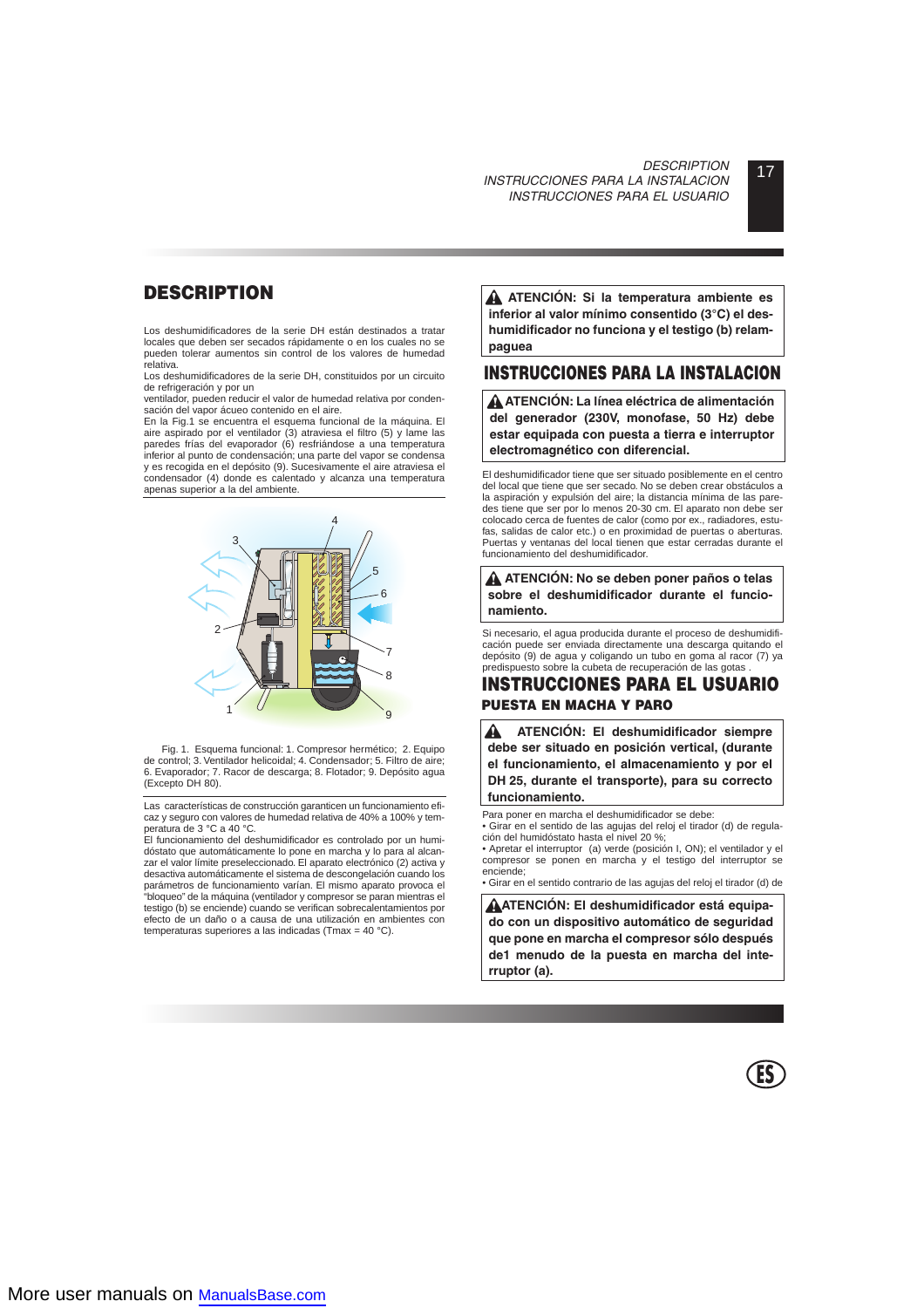regulación del humidóstato hasta alcanzar el valor de humedad relativa deseado.

Apretar el interruptor (a) verde (posición ON, OFF) para parar la máquina.

**ATENCIÓN: Si la temperatura ambiente es inferior al valor mínimo consentido (3°C) el deshumidificador no funciona y el testigo (b) relampaguea.**

## **DEPOSITO AGUA (Excepto DH 80)**

Cuando el depósito (9) de agua está lleno, el deshumidificador se para inmediatamente y el testigo (c) se enciende. Tras haber vaciado el depósito, el deshumidificador puede ponerse de nuevo en marcha.

**ATENCIÓN: Antes de extraer el depósito de agua desconectar el aparato de la línea eléctrica aprietando el interruptor principal y quitar el enchufe de la toma de corriente.**

**ATENCIÓN: El depósito de agua debe ser colocado atentamente en su alojamiento para evitar daños o mal funcionamiento del interruptor conectado al flotador.**

# **MANTENIMIENTO**

**ATENCIÓN: Antes de iniciar cualquier operación de mantenimiento resulta necesario desactivar la alimentación eléctrica intervi-niendo sobre el interruptor principal para parar el aparato y quitar el enchufe de la toma de corriente.**

Para mantener una eficacia elevada limpiar periódicamente el filtro del aire y las partes internas del deshumidificador. El primo puede ser limpiado por medio de aire comprimido o lavado con agua tibia y jabón; las segundas, tras haber desmontado completamente la carrocería quitando los tornillos que coligan los paneles externos a la estructura del deshumidificador, tienen que ser limpiadas con un aspirador insistiendo sobre las aletas delas baterías del condensador y del evaporador y sobre las aspas del ventilador.

# **TRANSPORTE Y DESPLAZAMIENTO**

**ATENCIÓN: Antes de desplazar el aparato desconectar la alimentación eléctrica interviniendo sobre el interruptor principal y extraer el enchufe de la toma de corriente.**

Durante el transporte el deshumidificador no puede ser colocado horizontalmente;

Tras haber envuelto el cable, asir la manija superior y, sin levantarlo, hacer deslizar el aparato sobre las ruedas Fig. 2); el necesario inclinarlo un poco.



Fig. 2

Para desplazar el aparato por una escalera o un plano muy inclinado asirlo como en la Fig. 3.



Fig. 3

# **DESMANTELLAMIENTO Y ELIMINACION**

El deshumidificador contiene flúido refrigerante R407C en presión en el circuito frigorífico y aceite en el compresor; al término de su vida operativa no puede ser depositado o abandonado, pero tiene que ser desmontado y sus partes tienen que ser recuperadas y/o convertidas en chatarra.

**ATENCIÓN: Todas las operaciones descritas en este párrafo deben ser efectuadas exclusivamente por personal cualificado.**

Los fluidos refrigerantes no pueden ser dispersados en la atmósfera. Para la recogida del R407C es necesario proporcionarse : • Pinzas perforadoras (Fig. 4);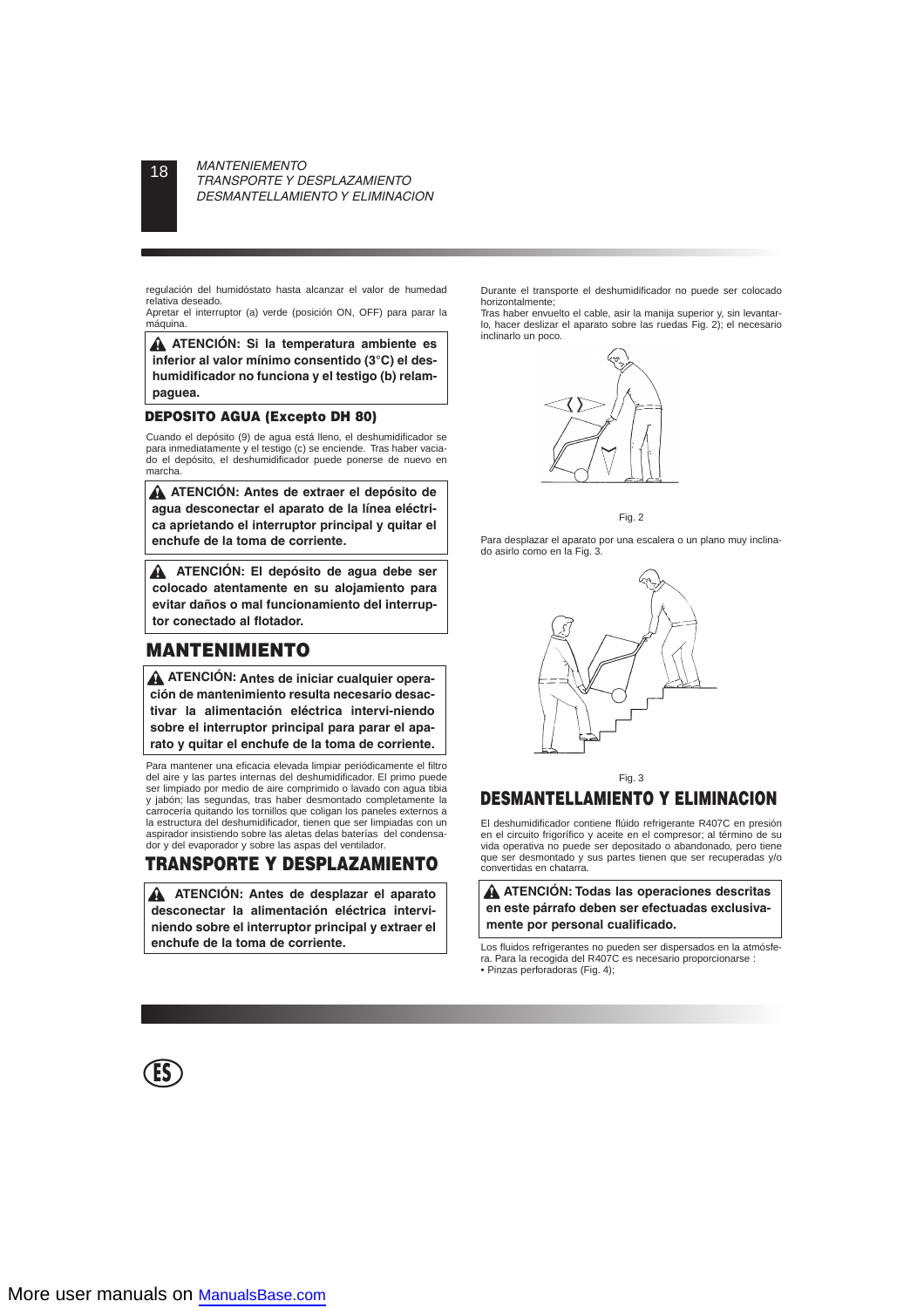**ES**

• Condensador a motor

• Recipiente en presión.



Fig. 4

Entonces proceder así:

• Conectar el recipiente en presión al condensador a motor y el condensador a las pinzas;

• Perforar el tubo de salida del compresor;

• Abrir el grifo del condensador a motor, ponerlo en marcha y vaciar el circuito frigorífico;

• Parar el condensador a motor, cerrar los grifos de aspiración y de salida del mismo condensador y el grifo del recipiente en presión;

• Extraer las pinzas;

• Si está lleno, llegar el recipiente conteniente R407C usado a una empresa para la recogida, gestión reciclaje y eliminación de fluidos usados.

Tras haber eliminado las juntas soldadas de las tuberías de salida y aspiración del compresor y haber destornillado los pernos de fijación , levantar el compresor, perforar la parte inferior y verter el aceite en un recipiente o barrica para llegarlo a una empresa para la recogida y la eliminación de los aceites usados.

Las partes metálicas residual contienen cobre, aluminio y acero y por eso pueden ser convertidas en chatarra.

# **PROBLEMAS DE DI FUNCIONAMIANTO, CAUSA, SOLUCIÓN**

| <b>PROBLEMAS DE DI</b><br><b>FUNCIONAMIENTO</b>                                                                        | <b>CAUSA</b>                                                                | <b>SOLUCIÓN</b>                                                                                                                              |  |  |
|------------------------------------------------------------------------------------------------------------------------|-----------------------------------------------------------------------------|----------------------------------------------------------------------------------------------------------------------------------------------|--|--|
|                                                                                                                        | 1 Alimentación eléctrica ausente                                            | 1a Comprobar la funcionalidad y la posición del<br>interruptor                                                                               |  |  |
|                                                                                                                        |                                                                             | 1b Comprobar las características de la línea<br>eléctrica (220V, 1 ~, 50 Hz)                                                                 |  |  |
| El aparato no se pone en marcha                                                                                        | 2 Regulación impropia del humidóstato                                       | 2a Arreglar el humidóostato a un valor de<br>humedad relativa inferior a él del ambiente                                                     |  |  |
|                                                                                                                        | 3 Depósito del agua lleno (el testigo (c) se<br>enciende)                   | 3a Vaciar el depósito del aqua                                                                                                               |  |  |
|                                                                                                                        |                                                                             | 1a Controlar que no hayan obstáculos a la<br>aspiración y expulsión del aire.                                                                |  |  |
| El ventilador y el compresor funcionan<br>pero no hay formación de agua y de hielo<br>sobre las paredes del evaporador | 1 Capacidad de aire insuficiente                                            | 1b Controlar que no hayan depósitos o<br>incrustaciones sobre el filtro sobre las aletas de<br>las baterías del condensador o del evaporador |  |  |
|                                                                                                                        | 2 Valores de temperatura y humedad relativa<br>del ambiente demasiado bajos | 2a Controlar que la temperatura sea comprendida<br>entre 0 y 40°C y la humedad relativa entre 40 y<br>100 %.                                 |  |  |
|                                                                                                                        | 3 Funcionamiento irregular del circuito<br>frigorífico                      | 3a Dirigirse al Centro de Asistencia Técnica                                                                                                 |  |  |
| El aparato se ha parado y el testigo (c) se<br>enciende                                                                | 1 Depósito del aqua lleno                                                   | 1a Vaciar el depósito del aqua                                                                                                               |  |  |
|                                                                                                                        | 1 Obstáculos al paso del aire                                               | 1a Eliminar cualquier posible obstáculo e poner<br>de nuevo en marcha el aparato                                                             |  |  |
| El aparato se ha parado y el testigo(b) se<br>enciende (sobrecalentamiento de la                                       | 2 Temperatura del ambiente superior a 40°C                                  | 2a Utilizar el aparato sólo cuando la temperatura<br>baja debajo de 40 °C                                                                    |  |  |
| batería del condensador)                                                                                               | 3 Rotura del motor del ventilador                                           | 3a Dirigirse al Centro de Asistencia Técnica                                                                                                 |  |  |
|                                                                                                                        | 4 Funcionamiento irregular del circuito<br>frigorífico                      | 4a Dirigirse al Centro de Asistencia Técnica                                                                                                 |  |  |
| El aparato se ha parado y el testigo(b)<br>relampaguea                                                                 | 1 Temperatura inferior a 3°C                                                | 1a Desplazar el deshumidificador un ambiente<br>con temperatura a 3°C                                                                        |  |  |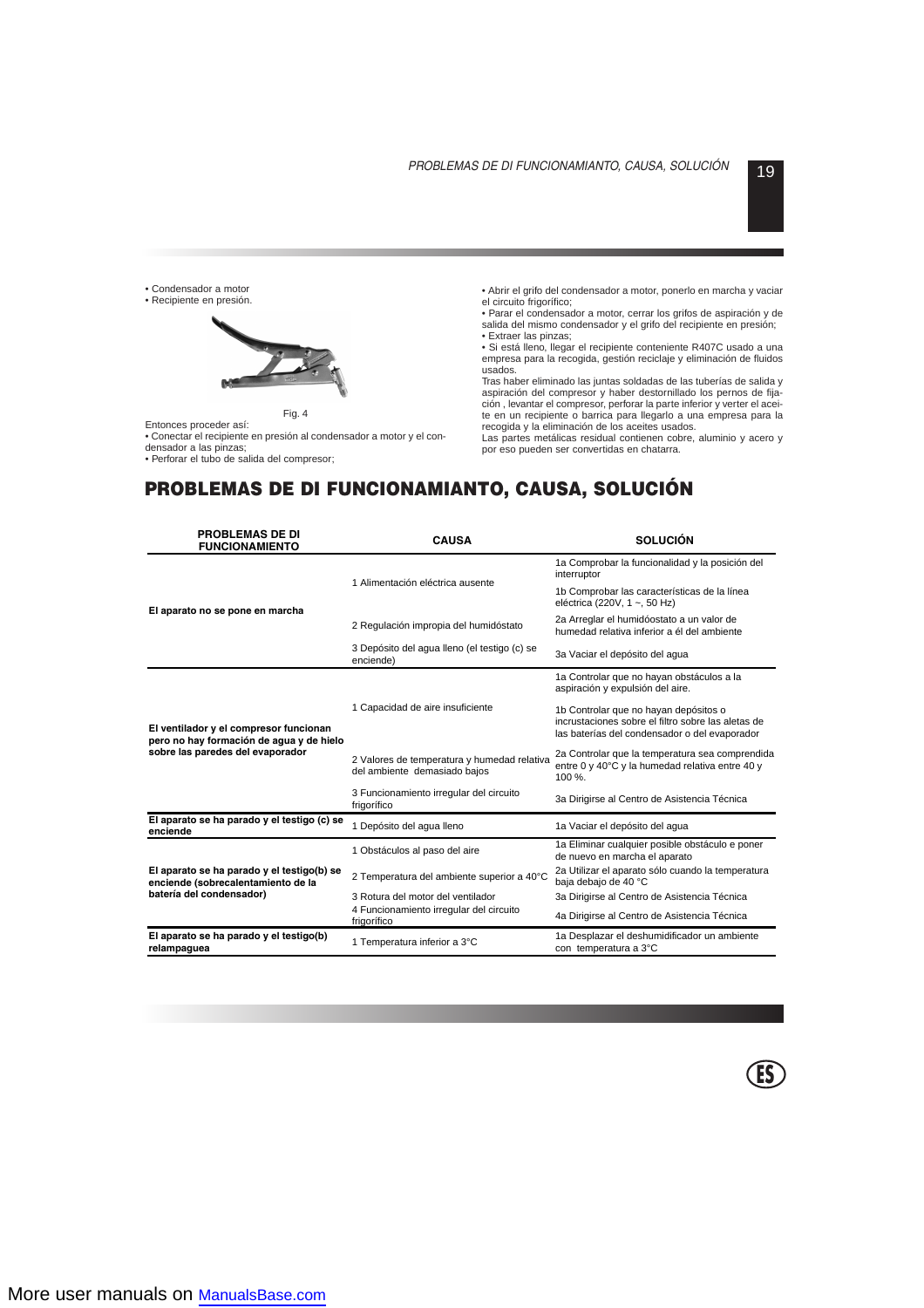DH luchtontvochtigers zijn ontworpen voor ruimtes die snel drooggemaakt moeten worden, of voor ruimtes waarin een ongecontroleerde verhoging van het relatieve vochtigheidsniveau niet getolereerd kan worden.

DH luchtontvochtigers verlagen het niveau van de relatieve waterdampcondensatie in de lucht.

Zoals uitgebeeld in figuur 1, heeft het apparaat een koelingscircuit en een ventilator. De lucht die door de ventilator (3) naar binnen wordt gezogen, gaat door het filter (5) richting de koele wandjes van de verdamper (6), waar het afgekoeld wordt tot een temperatuur die iets onder het condensatiepunt ligt. Een deel van de damp condenseert en wordt opgevangen in een waterbak (9). Vervolgens gaat de lucht door de condensor (4) en wordt verwarmd tot een temperatuur die iets hoger is dan kamertemperatuur.



Figuur 1 Hoe het apparaat werkt: 1. Luchtdichtcompressor. 2. Controleinstrument. 3. Schroefvormige ventilator. 4. Condensor. 5. Luchtfilter. 6. Verdamper. 7. Slangfitting. 8. Vlotter. 9. Waterbak (niet in DH 80).

De beste resultaten worden geboekt bij een relatief vochtigheidsniveau tussen 40% en 100% en bij een temperatuur tussen 3° en 40° C.

Het apparaat wordt automatisch gecontroleerd door een vochtgehaltemeter, die het apparaat aan en uit doet als het gewenste vochtigheidsniveau is bereikt. Het ontdooiingsproces wordt automatisch gestuurd door het electronische controleinstrument (2), al naar gelang de werking van het apparaat. In het geval van oververhitting als gevolg van een defect of wanneer het apparaat gebruikt is in ruimte met een temperatuur hoger dan de toegestane 40° C, zal het controleinstrument het apparaat automatisch uitschakelen. In dat geval stoppen ook de ventilator en de compressor en gaat het controlelampje (b) aan.

**WAARSCHUWING: Als de temperatuur in de ruimte lager is dan 3°C werkt de luchton tvochiger niet en flikkert het controlelampje.**

## **BESCHRIJVING WAARSCHUWING: Het lichtnet waarop het apparaat aangesloten wordt (230V, eenfasig, 50 Hz) moet geaard zijn en over een differentiele magnetisch-thermische schakelaar beschikken.**

De luchtontvochtiger kan het best in het midden van de ruimte geplaats worden, zodat de opneming en uitstoting van de lucht niet verhinderd worden. Het apparaat moet tenminste 20-30cm van de muur geplaatst worden. Het moet nooit in de buurt van hittebronnen zoals radiatoren, kachels of andere hitteproducenten geplaatst worden. Het moet niet in de buurt van deuren of andere openingen geplaatst worden. Als de luchtontvochtiger aan staat, moeten deuren en ramen gesloten blijven.

#### **WAARSCHUWING: Als de luchtontvochtiger in werking is, mag het niet bedekt zijn met kleding of andersoortige bedekkingen.**

Indien nodig kan de waterbak verwijderd worden en het water direct afgevoerd worden door een rubber slang aan de slangfitting (7) te monteren.

# **GEBRUIKSAANWIJZING AANZETTEN**

**WAARSCHUWING: De luchtontvochtiger moet altijd gebruikt, opgeborgen en, in het geval van de DH 25, vervoerd worden in een horizontale positie. Als dit niet in acht genomen wordt, functioneert het apparaat niet correct.**

Om het apparaat aan te zetten, ga als volgt te werk: ·Draai de hydrostaat regelknop kloksgewijs tot 20%. ·Zet de groene schakelaar (a) op ON - positie "1". De ventilator en de compressor gaan aan en de schakelaar licht op.

**WAARSCHUWING: De luchtontvochtiger is uitgerust met een automatisch veiligheidsdevies dat de compressor 1 minuut nadat de schakelaar (a) op ON is gezet doet aanslaan.**

·Draai de hydrostaat regelknop (d) tegen de knok in naar het gewenste relatieve vochtigheidsniveau. Zet de groen schakelaar (a) op OFF - positie "0".

**WAARSCHUWING: Als de temperatuur in de ruimte lager is dan het minimaal toegestane temperatuur (3°C) werkt de luchtontvochtiger niet en flikkert het controlelampje (b).**

#### **DE WATERBAK (NIET IN DH 80)**

Als de waterbak vol is slaat het apparaat onmiddellijk af en gaat het controlelampje (c) aan. De bak moet eerst geleegd worden alvorens het apparaat weer aangezet kan worden.

**NL**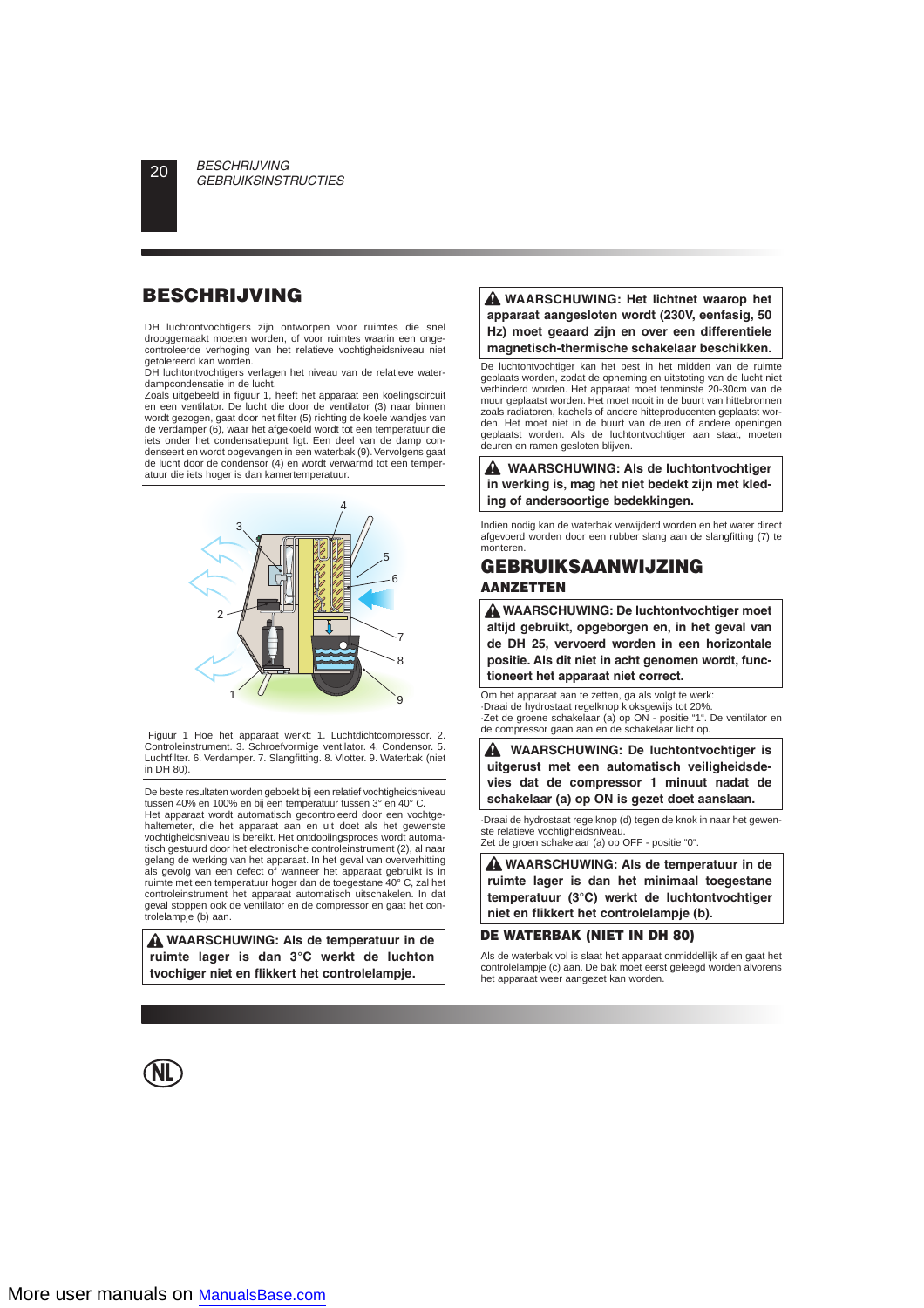# 21 *ONDERHOUD VERVOER EN VERPLAATSING ONTMANTELING EN HET WEGDOEN*

**WAARSCHUWING: Alvorens de waterbak te verwijderen, zet de hoofdschakelaar op OFF en trek de stekker uit het stopcontact**

A **WAARSCHUWING: Na leging, plaats de waterbak voorzichtig terug in het compartiment waarbij opgelet moet worden dat de schakelaar van de vlotter niet kapotgemaakt of verstoord wordt**

# **ONDERHOUD**

**WAARSCHUWING: Zet de hoofdschakelaar op OFF en trek de stekker uit het stopcontact voor iedere onderhoudsbeurt.**

Om goed te functioneren moeten het luchtfilter en de interne onderdelen regelmatig gereinigd worden. Om het luchtfilter te reinigen, gebruik samengeperste lucht of reinig het met lauw zeepwater. Om de interne onderdelen te reinigen, schroef het omhulsel los. De interne onderdelen moeten met een stofzuiger gereinigd worden. Neem voorzichtigheid in acht bij het schoonmaken van de condensor, de verdamper's geribbelde onderdelen en de bladen van de ventilator.

# **VERVOER EN VERPLAATSING**

**WAARSCHUWING: Alvorens het apparaat te verplaatsen, zet de hoofdschakelaar op OFF en trek de stekker uit het stopcontact.**

De luchtontvochtiger mag nooit in horizontale positie vervoerd worden. Nadat het elektriciteitssnoer is opgerold, kan het op zijn wielen en in gekantelde positie verplaatst worden, zoals geïllustreerd in Figuur 2.



#### Fig.2

Om het apparaat naar boven en naar beneden te dragen op een trap of een steile helling, ga te werk zoals afgebeeld in Figuur 3.



# **ONTMANTELING EN HET WEGDOEN**

In het koelingscircuit zit een koelvloeistof die onder druk staat (R407C) en in de compressor olie. Om deze reden moet het apparaat nooit zomaar weggegooid worden als het ophoudt te functioneren. Het moet ontmanteld worden en de verschillende onderdelen danwel gerecycled, danwel naar de schroothoop gebracht worden. Koelvloeistof mag nooit in de atmosfeer terechtkomen. Om R407C te verwijderen is het volgende nodig:

**WAARSCHUWING: De volgende handelingen moeten uitsluitend door bevoegd personeel uitgevoerd worden**

- · Een tang zoals afgebeeld in Figuur 4.
- · Een overgietdevies (motorcondensor)
- · Drukvat



Fig. 4

Ga als volgt te werk: ·Sluit het drukvat aan op de motorcondensor, en de motorcondesor aan de tang.

·Maak met de tang een gat in de afvoerslang van de compressor en laat de tang vastzitten aan de slang.

·Open beide kranen van de motorcondensor. Zet hem aan en laat het koelingscircuit leeglopen.

·Zet de motorcondensor uit en sluit beide kranen. Sluit vervolgens ook de kraan van het drukvat.

·Verwijder de tang. ·Als het drukvat vol is moet het naar een bedrijf dat gespecialiseerd is in het ontdoen van R407C-vloeistof.

·De gelaste verbindstukken van de compressor's aanvoer- en afvoerslangen moeten verwijderd worden, alsook de schroeven. Boor dan een gat in de onderkant van het onderstel en giet de olie in een vat dat afgeleverd moet worden bij een bedrijf gespecialiseerd in recycling en het weggooien van olie.

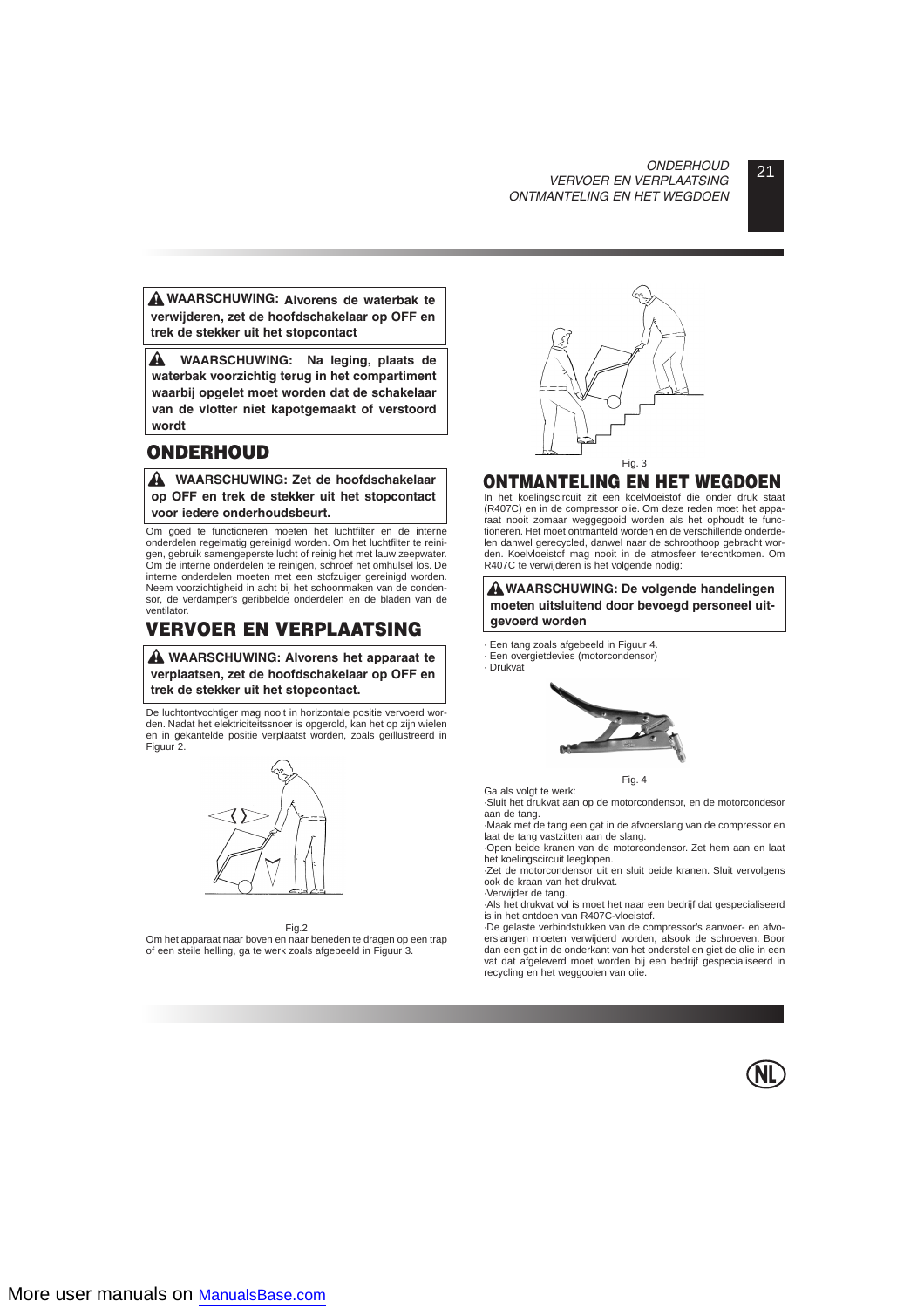De rest van de metalen onderdelen, die koper, aluminium en staal bevatten kunnen gerecycled worden of naar de schroot gebracht worden.

# **VOORKOMENDE STORINGEN, MOGELIJKE OORZAKEN EN VERHELPINGEN**

| <b>PROBLEEM</b>                                                                                                                           | <b>OORZAAK</b>                                                       | <b>VERHELPING</b>                                                                                                                          |  |  |
|-------------------------------------------------------------------------------------------------------------------------------------------|----------------------------------------------------------------------|--------------------------------------------------------------------------------------------------------------------------------------------|--|--|
|                                                                                                                                           | 1 Er is geen stroom                                                  | 1a Controleer of de schakelaar werkt en dan hij<br>op ON staat                                                                             |  |  |
|                                                                                                                                           |                                                                      | 1b Controleer de netspanning (220V, 1-, 50 Hz)                                                                                             |  |  |
| Het apparaat gaat niet aan                                                                                                                | 2 De hydrostaat is niet correct afgesteld                            | 2a Zet de vochtigheidsmeter op een lagere stand<br>dan het vochtigheidsniveau in de ruimte                                                 |  |  |
|                                                                                                                                           | 3 De waterbak is vol (controlelampje "c" gaat<br>aan)                | 3a Leeg de waterbak                                                                                                                        |  |  |
|                                                                                                                                           |                                                                      | 1a Controleer of niets de toevoer en afvoer van<br>lucht in de weg staat.                                                                  |  |  |
| De ventilator en de compressor werken,<br>maar er wordt noch water noch ijs op de                                                         | 1 Onvoldoende luchttoevoer                                           | 1b Controleer of er zich geen aanslag op het<br>filter, de geribbelde batterijen, de condensor of de<br>verdamper gevormd heeft            |  |  |
| wanden van de verdamper gevormd                                                                                                           | 2 Temperatuur in de ruimte en relatief<br>vochtigheidsniveau te laag | 2a Controleer of de temperatuur tussen de 0° en<br>40° graden is en of het niveau van de relatieve<br>vochtigheid tussen de 40% en 100% is |  |  |
|                                                                                                                                           | 3 Koelingscircuit werkt niet correct                                 | 3a Bel een geautoriseerde service- en<br>onderhoudsman                                                                                     |  |  |
| Het apparaat slaat af en het<br>controlelampje (c) gaat aan                                                                               | 1 Waterbak vol                                                       | 1a Leeg de waterbak                                                                                                                        |  |  |
|                                                                                                                                           | 1 Luchttoevoer verhinderd                                            | 1a Verwijder de obstakels die de luchttoevoer<br>verhinderen en zet het apparaat opnieuw aan                                               |  |  |
| Het apparaat slaat af en het<br>veiligheidscontrolelampje (b) gaat aan (de<br>condensator's geribbelde batterij is<br>oververhit geraakt) | 2 Temperatuur hoger dan 40°C                                         | 2a Gebruik het apparaat enkel wanneer de<br>temperatuur tot onder de 40° graden daalt                                                      |  |  |
|                                                                                                                                           | 3 Ventilatormotor defect                                             | 3a Bel een geautoriseerde service- en<br>onderhoudsman                                                                                     |  |  |
|                                                                                                                                           | 4 Koelingscircuit werkt niet correct                                 | 4a Bel een geautoriseerde service- en<br>onderhoudsman                                                                                     |  |  |
| Het apparaat slaat af en het<br>veiligheidscontrolelampje (b) flikkert                                                                    | 1 Temperatuur lager dan 3°C                                          | 1a Verplaats de luchtontvochtiger naar een ruimte<br>met een temperatuur van 3°C en hoger                                                  |  |  |

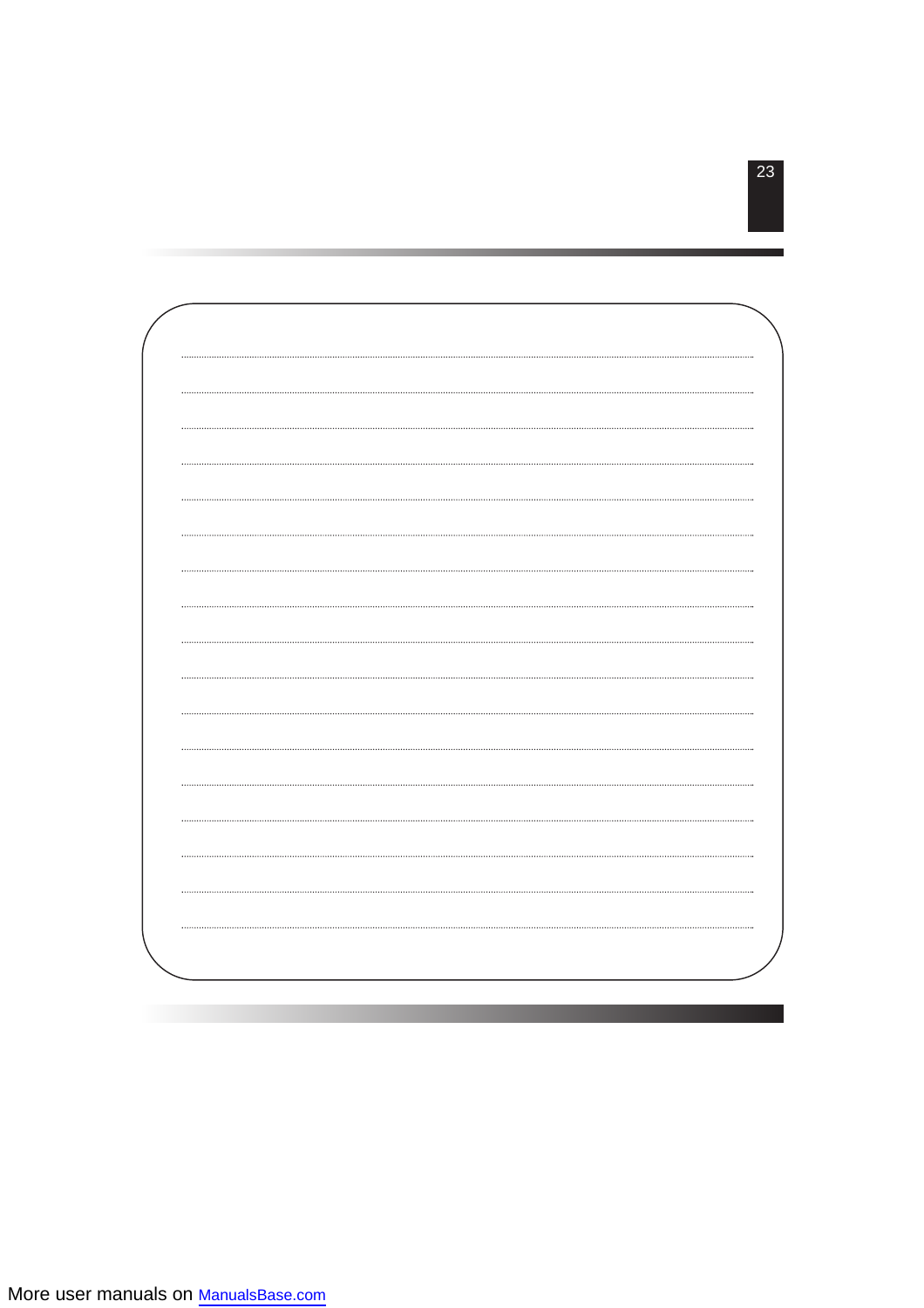24

# **WIRING DIAGRAM - SCHEMA ELECTRIQUE - SCHALTSCHEMA SCHEMA ELETTRICO - ESQUAMA ELÉCTRICO - ELEKTRISCH SCHEMA**

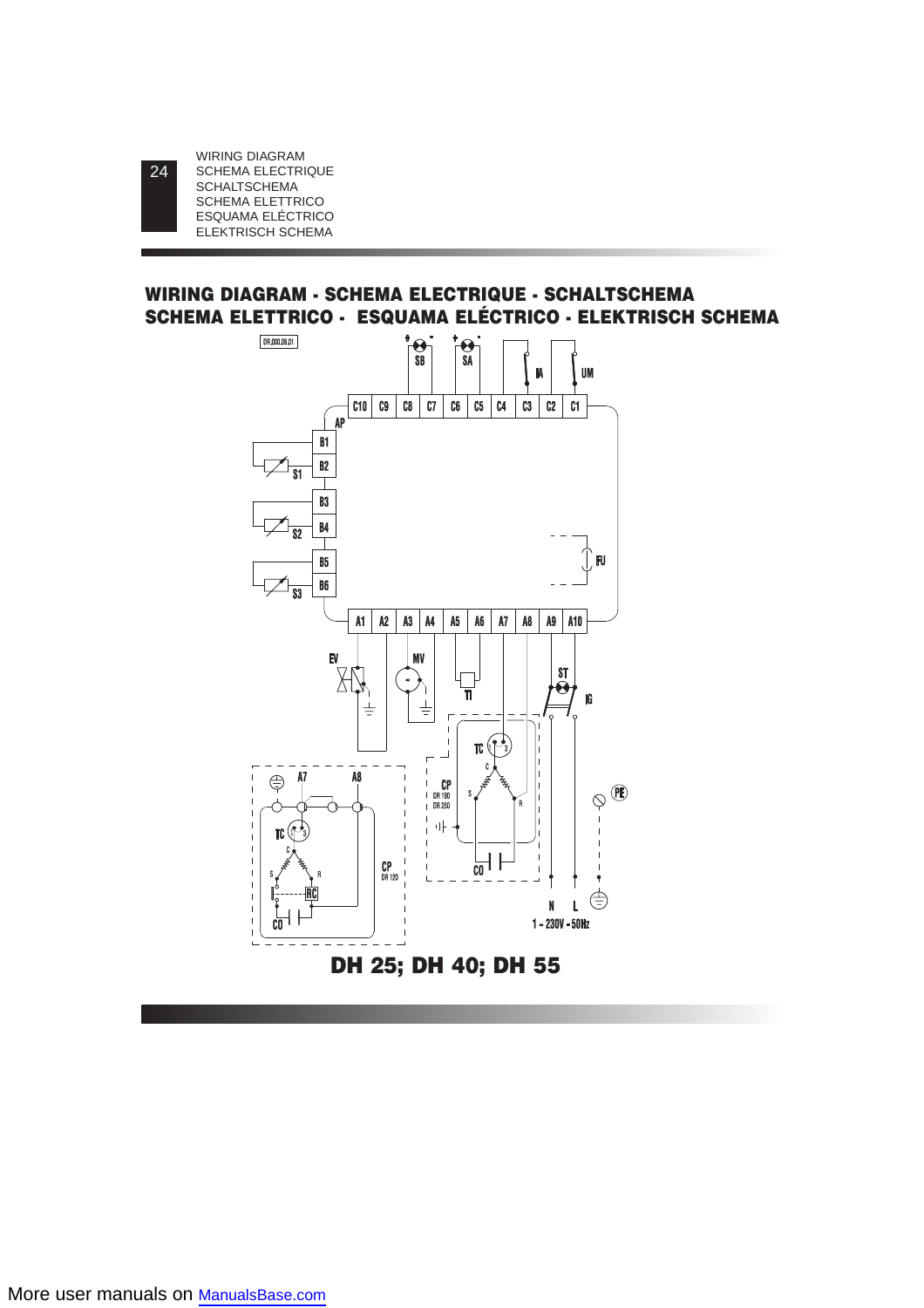# **LEGENDA**

- MV MOTORE VENTILATORE MOTEUR DU VENTILATEUR VENTILATOR MOTOR FAN MOTOR MOTOR VENTILADOR VENTILATORMOTOR
- S1 SONDA SBRINAMENTO SONDE DE DEGIVRAGE ABTAUEN SONDE DE – ICING PROBE SONDA DECONGELACION **ONTDOOIINGSSONDE**
- S2 SONDA SOVRARISCALDAMENTO SONDE DE SURCHAUFFE' ÜBERHITZUNG SONDE OVETHEA PROBE SONDA DE SOBRECALENTAMIENTO OVERVERHITTINGSSONDE
- S3 SONDA AMBIENTE SONDE AMBIANTEFÜHLER FÜR RAUMTEMPERATUR AMBIENT PROBE SONDA AMBIENTE SONDE VOOR OMGEVINGSTEMPERATUUR
- CP COMPRESSORE **COMPRESSEUR KOMPRESSOR COMPRESSOR COMPRESOR COMPRESSOR**
- CO CONDENSATORE **CONDENSATEUR** KONDENSATOR **CONDENSER CONDENSADOR** CONDENSATOR
- FU FUSIBILE (500 mA) FUSIBLE (500 mA) SICHERUNG (500 mA) FUSE (500 mA) FUSIBLE (500 mA) ZEKERING ( 500 MA)
- IA INTERRUTTORE DI RIEMPIMENTO VASCHETTA ACQUA INTERRUPTEUR DE TROP PLEIN WASSERBEHÃLTERSCHALTER FLOAT SWITCH FLOTADOR SCHAKELAAR VLOTTER
- TI CONTAORE COMPTE-HEURES STUNDENZÄHLER HOUR-COUNTER CUENTAHORAS URENTELLER
- IG INTERRUTTORE DI ACCENSIONE INTERRUPTEUR MARSCHE – ARRET EIN – AUS SCHALTER ON – OFF SWITCH INTERRUPTOR ON-OFF AAN/UITSCHAKELAAR
- SA SPIA DI RIEMPIMENTO VASCHETT LAMPE TEMOIN DE REMPLISSAGE DU BAC AU EAU ANFÜLLSIGNAL DER WASSERWANNE WATER TANK FULL LEVEL LIGHT TESTIGO DE DEPOSITO LLENO CONTROLELAMPJE WATERBAK VOL
- SB SPIA DI BLOCCO LAMPE TEMOIN ARRET "AUS" KONTROLLLAMPE STOP CONTROLL LAMP TESTIGO DE BLOQUEO "UIT" CONTROLELAMPJE
- UM UMIDOSTATO **HYGROSTAT** HYGROSTAT **HYGROSTAT HUMIDOSTATO HYDROSTAAT**
- ST SPIA TENSIONE LAMPE TEMOIN DE TENSION SPANNUNGSKONTROLLAMPE VOLTAGE LIGHT TESTIGO DE TENSION VOLTAGELAMPJE
- EV ELETTROVALVOLA ELECTROVANNE MAGNETVENTIL SOLENOID VALVE ELECTROVALVULA ELEKTROMAGNEETVENTIEL
- AP APPARECCHIATURA DI CONTROLLO COFFRET DE CONTROLLE **STEÜRGERÄT** CONTROL BOX APARATO DE CONTROL CONTROLEAPPARAAT
- TC TERMOSTATO COMPRESSORE THERMOSTAT DE COMPRESSEUR KOMPRESSOR THERMOSTAT COMPRESSOR THERMOSTAT TERMOSTATO COMPRESOR COMPRESSORTHERMOSTAAT
- RC RELE' COMPRESSORE RALAIS DU COMPRESSEUR KOMPRESSOR THERMOSTAT COMPRESSOR THERMOSTAT RELE´ COMPRESOR COMPRESSORTHERMOSTAAT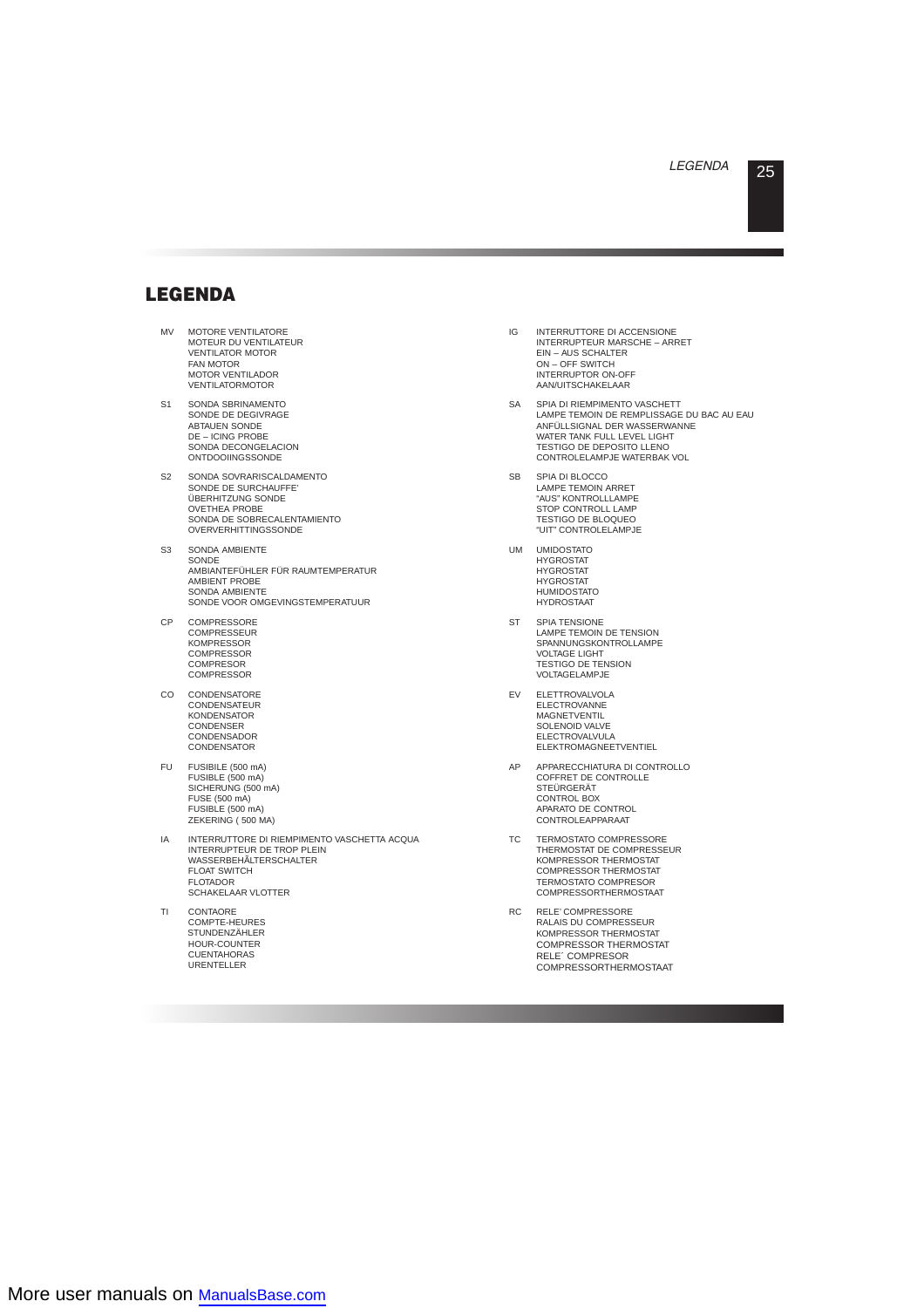26

# **WIRING DIAGRAM - SCHEMA ELECTRIQUE - SCHALTSCHEMA SCHEMA ELETTRICO - ESQUAMA ELÉCTRICO - ELEKTRISCH SCHEMA**

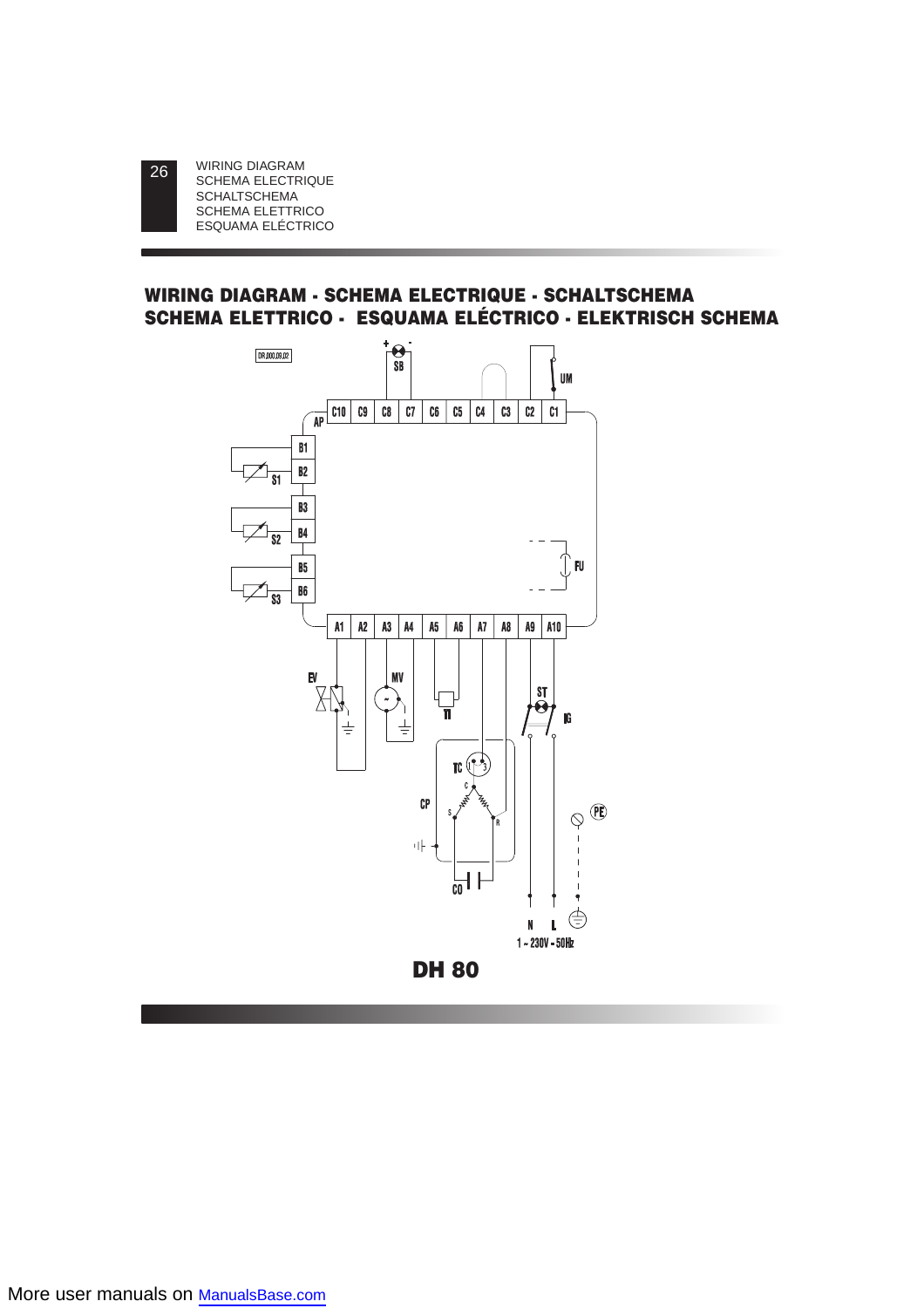# **LEGENDA**

- MV MOTORE VENTILATORE MOTEUR DU VENTILATEUR VENTILATOR MOTOR FAN MOTOR MOTOR VENTILADOR VENTILATORMOTOR
- S1 SONDA SBRINAMENTO SONDE DE DEGIVRAGE ABTAUEN SONDE DE – ICING PROBE SONDA DECONGELACION **ONTDOOIINGSSONDE**
- S2 SONDA SOVRARISCALDAMENTO SONDE DE SURCHAUFFE' ÜBERHITZUNG SONDE OVETHEA PROBE SONDA DE SOBRECALENTAMIENTO OVERVERHITTINGSSONDE
- S3 SONDA AMBIENTE **SONDE** AMBIANTEFÜHLER FÜR RAUMTEMPERATUR AMBIENT PROBE SONDA AMBIENTE SONDE VOOR OMGEVINGSTEMPERATUUR
- CP COMPRESSORE COMPRESSEUR KOMPRESSOR COMPRESSOR COMPRESOR **COMPRESSOR**
- CO CONDENSATORE CONDENSATEUR **KONDENSATOR** CONDENSER **CONDENSADOR CONDENSATOR**
- FU FUSIBILE (500 mA) FUSIBLE (500 mA) SICHERUNG (500 mA) FUSE (500 mA) FUSIBLE (500 mA) ZEKERING ( 500 MA)
- TI CONTAORE COMPTE-HEURES STUNDENZÄHLER HOUR-COUNTER CUENTAHORAS URENTELLER
- IG INTERRUTTORE DI ACCENSIONE INTERRUPTEUR MARSCHE – ARRET EIN – AUS SCHALTER ON – OFF SWITCH INTERRUPTOR ON-OFF AAN/UITSCHAKELAAR
- SB SPIA DI BLOCCO LAMPE TEMOIN ARRET "AUS" KONTROLLLAMPE STOP CONTROLL LAMP TESTIGO DE BLOQUEO "UIT" CONTROLELAMPJE
- UM UMIDOSTATO **HYGROSTAT HYGROSTAT HYGROSTAT HUMIDOSTATO** HYDROSTAAT
- ST SPIA TENSIONE LAMPE TEMOIN DE TENSION SPANNUNGSKONTROLLAMPE VOLTAGE LIGHT TESTIGO DE TENSION VOLTAGELAMPJE
- EV ELETTROVALVOLA **ELECTROVANNE MAGNETVENTIL** SOLENOID VALVE ELECTROVALVULA ELEKTROMAGNEETVENTIEL
- AP APPARECCHIATURA DI CONTROLLO COFFRET DE CONTROLLE **STEÜRGERÄT** CONTROL BOX APARATO DE CONTROL CONTROLEAPPARAAT
- TC TERMOSTATO COMPRESSORE THERMOSTAT DE COMPRESSEUR KOMPRESSOR THERMOSTAT COMPRESSOR THERMOSTAT TERMOSTATO COMPRESOR COMPRESSORTHERMOSTAAT